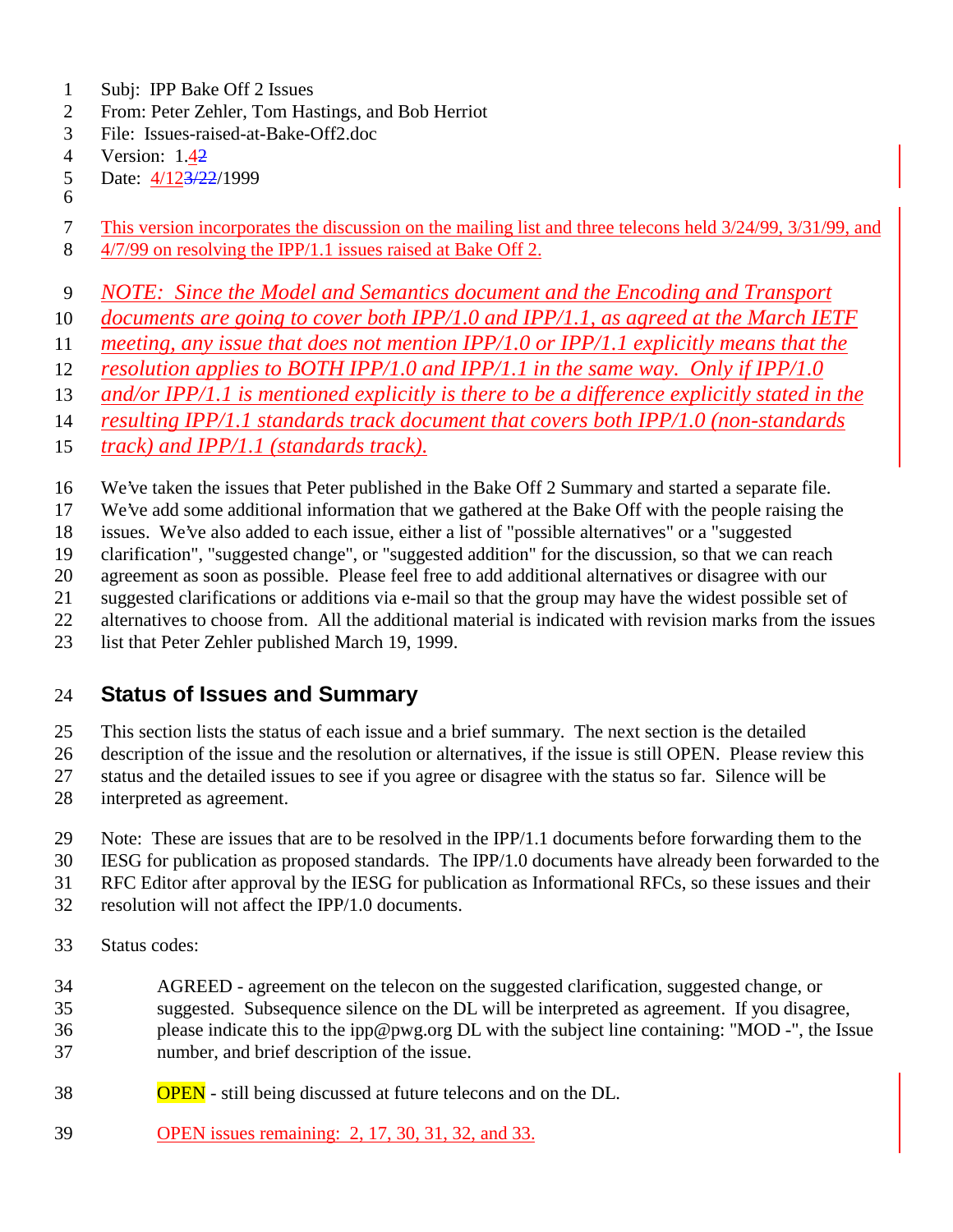| 40             |                                                                                                                                                                                                                                      |
|----------------|--------------------------------------------------------------------------------------------------------------------------------------------------------------------------------------------------------------------------------------|
| 41             | 1) ISSUE: Is 'application/octet-stream REQUIRED?                                                                                                                                                                                     |
| 42             | Suggested change: AGREED - no, change 1.1 back to agree with 1.0.                                                                                                                                                                    |
| 43             |                                                                                                                                                                                                                                      |
| 44             | 2) ISSUE: How can client force identified (authenticated) mode?                                                                                                                                                                      |
| 45<br>46       | Possible alternatives: OPEN - alternatives being discussed: new operation, two URLs, its not a problem.<br>Also relationship to SLP template.                                                                                        |
| 47             |                                                                                                                                                                                                                                      |
| 48             | 3) ISSUE: How reject down stream auto-sensed unsupported PDL?                                                                                                                                                                        |
| 49<br>50       | Suggested addition (similar addition for "compression" in Issue 6): AGREED - add 'unsupported-<br>document-format' and 'document-format-error' job state reasons.                                                                    |
| 51             |                                                                                                                                                                                                                                      |
| 52             | 4) ISSUE: Client closes slow channel                                                                                                                                                                                                 |
| 53<br>54       | Suggested clarification (same as Issues 5 and 20): AGREED that client MUST NOT close channel,<br>unless user indicates or policy. RAISE on DL explicitly to verify AGREEMENT.                                                        |
| 55             |                                                                                                                                                                                                                                      |
| 56             | 5) ISSUE: Client closes stopped device                                                                                                                                                                                               |
| 57<br>58       | Suggested clarification (same as Issues 4 and 20): AGREED that client MUST NOT close channel,<br>unless user indicates or policy. RAISE on DL explicitly to verify AGREEMENT.                                                        |
| 59             |                                                                                                                                                                                                                                      |
| 60             | 6) ISSUE: What error if wrong compressed data supplied?                                                                                                                                                                              |
| 61<br>62<br>63 | Suggested addition (similar addition for document-format in Issue 3; see related Issue 28): AGREED -<br>add 'client-error-compression-error' status code and 'compression-error' and 'unsupported-compression'<br>job state reasons. |
| 64             |                                                                                                                                                                                                                                      |
| 65<br>66       | 7) ISSUE: Please implement Manufacturer make and model printer attribute and send the .INF file<br>model name of the printer.                                                                                                        |
| 67<br>68<br>69 | Suggested clarification for the IIG: OPEN - Need a general syntax that separates the vendor name from<br>the model name. Propose to the DL.Recommend that the value contain the vendor name and the model<br>in that order.          |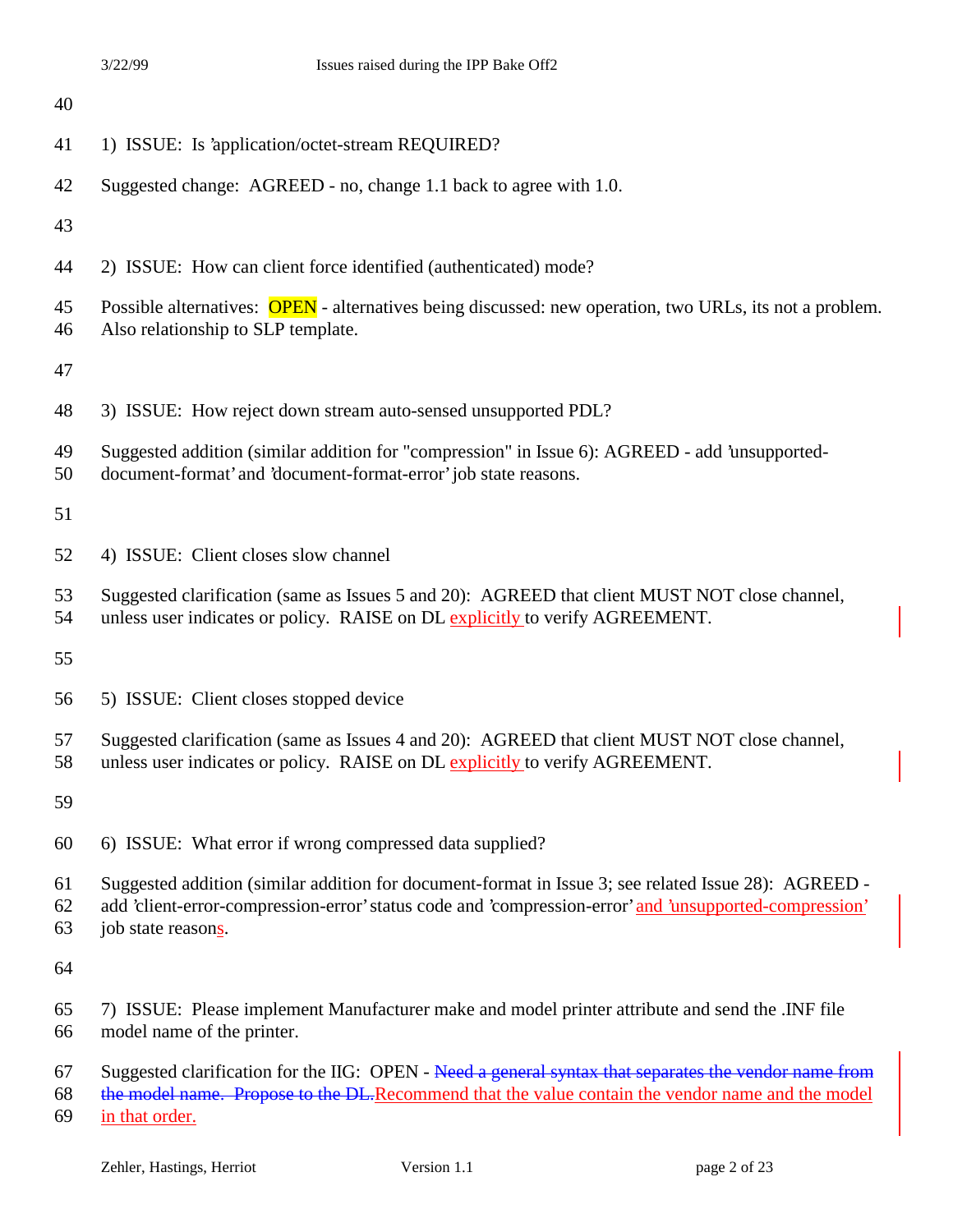8) ISSUE: In IPP/1.0 Model and semantics 3.2.6.1, the definition for "limit", "which-jobs" and "my-

72 jobs" is contradicting each other.

 Suggested clarification: AGREED - clarify the "limit" limits the number so that the other two don't have to return ALL.

- 9) ISSUE: Customers become very unhappy when they go to the printer to pick up their job and a ream of PostScript source code is sitting in the output bin.
- Suggested clarification: AGREED clarify that application/octet-stream (auto-sense) can happen at
- submit time and/or processing time, depending on implementation. If auto-sense detects an unsupported
- document format at submit time, it returns the 'client-error-document-format-not-supported' error status
- code and rejects the create request.

- 10) ISSUE: How distinguish between submit vs processing auto-sense?
- Suggested clarification in [ipp-mod] and [ipp-iig]: AGREED clarify in [ipp-mod] that auto-sense
- MAY happen at either submit-time and/or processing-time. In IIG explain that with compression, it is

much harder to auto-sense at submit time, since some compression methods require processing the entire

- file. Do NOT add a way for the client to determine whether auto-sensing happens at submit time or
- processing time.
- 
- 11) ISSUE: Return what attributes with 'client-error-document-format-not-supported'?
- Suggested clarification (see also Issues 18 and 23): AGREED IPP/1.1 MUST return "document-
- 92 format=xxx" in Unsupported Attribute Group even though a special error status code, to make this error
- 93 consistent with the rules for unsupported attributes. Propose to DL explicitly, since not many
- 94 implementations did return the attribute. In IPP/1.1 document say that IPP/1.0 MAY, but NEED NOT.
- 
- 12) ISSUE: length fields for the "UNSUPPORTED" tag
- Suggested clarification (same as Issue 15): AGREED clarify [ipp-mod] to agree with [ipp-pro] that the length MUST be 0 and no value is returned.

- 13) ISSUE: What job-state value should be returned in the Create-Job response?
- Suggested clarification: AGREED can be 'pending-held', 'pending', or 'processing' (the latter for a non-spooling printer that doesn't implement the 'pending' job state). Add 'job-data-insufficient' job-state-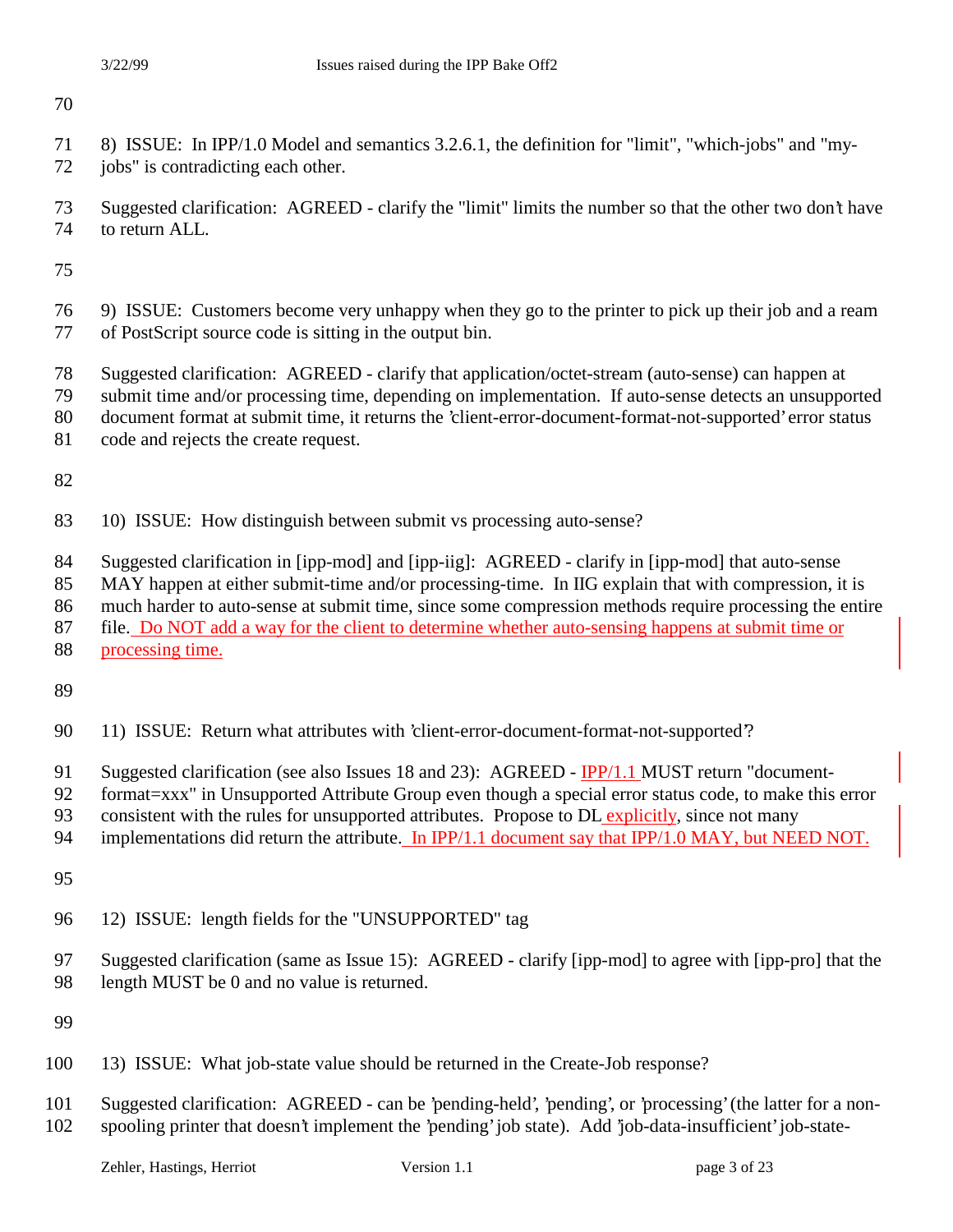| 103 reason for use in any of the three job states if actual ripping or marking cannot begin until sufficient data |
|-------------------------------------------------------------------------------------------------------------------|
| 104 has arrived.                                                                                                  |

- Suggested clarification to IIG: AGREED Explain the difference between the two job state reasons 'job-
- incoming' and 'job-data-insufficient', since both are likely to be meaningful for a spooling server.
- 
- 14) ISSUE: Job-state for a forwarding server that can't get status from the device or system?
- Suggested clarified and addition: AGREED 'completed' is ok, but also add 'queued-in-device' job state
- 110 reason which MUST be supported. Bring out on the DL explicitly for confirmation.
- 
- 15) ISSUE: 'unknown' and 'unsupported' Out of band values.
- Suggested clarification (same clarification as Issue 12): AGREED clarify [ipp-mod] to agree with [ipp-
- pro] that the length MUST be 0 and no value is returned.
- 
- 16) ISSUE: Get-Printer-Attributes Polling
- Suggested clarification in the IIG: AGREED Add to IIG that clients SHOULD request only the
- attributes needed, rather than always asking for all.
- 
- 17) ISSUE: Client display of absolute time for job attributes?
- 121 Possible alternatives: **OPEN** carry on discussion on DL to add three new date/time job attributes or
- add dateTime attribute syntax to the existing job attributes:
- ISSUE: Make the time job attributes REQUIRED for IPP/1.1? Any network printer can get time from
- NTP Time server. See RFC 1305. Also DHCP option 32 in RFC 2132 returns the IP address of the NTP
- server.
- 
- 18) ISSUE: Return all errors on Print-Job fidelity=true
- Suggested clarification (same clarification as Issue 27): AGREED all unsupported attributes MUST be
- returned, not just the first, to agree with June IPP/1.0 draft. (In the November draft this requirement was
- moved to the IIG, which seems to have been a mistake).
- 
- 19) ISSUE: User Performing the Send-Document Operation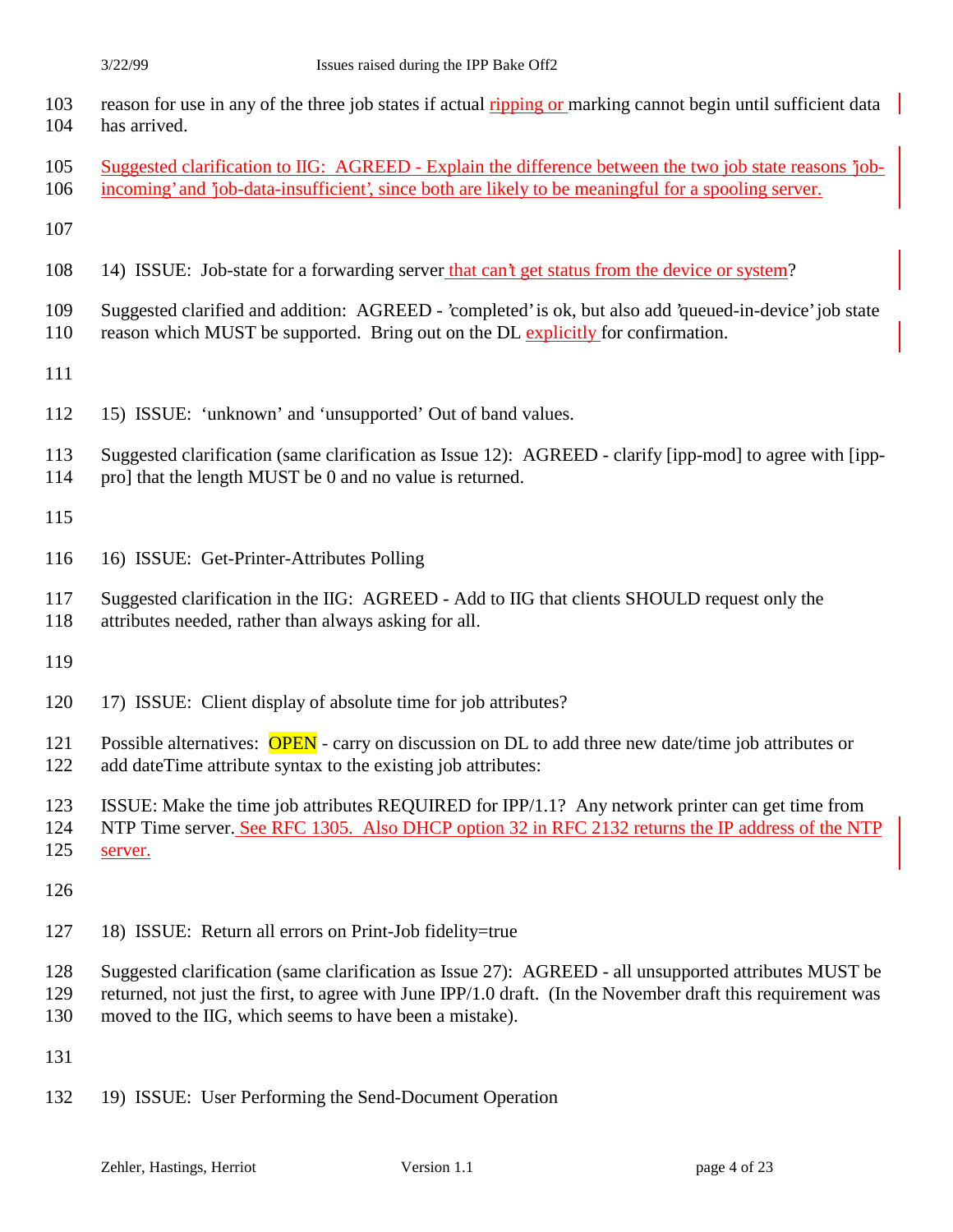| 133<br>134        | Suggested clarification: AGREED - same user MUST do Send-Document as did Create-Job. Same<br>security level or higher for subsequent operations on the job.                                                                  |
|-------------------|------------------------------------------------------------------------------------------------------------------------------------------------------------------------------------------------------------------------------|
| 135               |                                                                                                                                                                                                                              |
| 136               | 20) ISSUE: Non-spooling printers accept/reject additional jobs                                                                                                                                                               |
| 137<br>138<br>139 | Suggested clarification (same as Issues 4 and 5): AGREED that IPP object MAY accept implementation<br>defined number of subsequent create operations, including NONE. RAISE on DL explicitly to verify<br>AGREEMENT.         |
| 140               |                                                                                                                                                                                                                              |
| 141               | 21) ISSUE: Does 'none' "uri-security-supported" mean Basic/Digest?                                                                                                                                                           |
| 142<br>143<br>144 | Suggested clarification: AGREED - "uri-security-supported" does not cover this kind of HTTP<br>authentication. Also add a note to refer to [ipp-pro] for authentication since some authentication is<br>transport-dependent. |
| 145               |                                                                                                                                                                                                                              |
| 146               | 22) ISSUE: Status code on variable-length attributes that are 'too short'                                                                                                                                                    |
| 147<br>148<br>149 | Suggested clarification in the IIG: AGREED - clarify in IIG that no special processing is needed if a<br>client supplied a keyword with 0 length, since the keyword will not match any "xxx-supported"<br>keywords.          |
| 150               |                                                                                                                                                                                                                              |
| 151               | 23) ISSUE: There seems to be some misunderstanding about the unsupported-attributes group.                                                                                                                                   |
| 152<br>153        | Suggested clarification (related to Issues 11 and 18): AGREED - clarify that the IPP object MUST<br>return only requested attributes that are unsupported.                                                                   |
| 154               |                                                                                                                                                                                                                              |
| 155               | 24) ISSUE<br>What status does Get-Jobs return when no jobs?                                                                                                                                                                  |
| 156               | Suggested clarification: AGREED - MUST return 'successful-ok'.                                                                                                                                                               |
| 157               |                                                                                                                                                                                                                              |
| 158               | 25) ISSUE - MAY an IPP object return more Operation attributes?                                                                                                                                                              |
| 159<br>160        | Suggested clarification: AGREED - client MUST process or ignore additional operation attributes<br>returned.                                                                                                                 |
| 161               |                                                                                                                                                                                                                              |
| 162               | 26) ISSUE: MAY an IPP object return additional groups?                                                                                                                                                                       |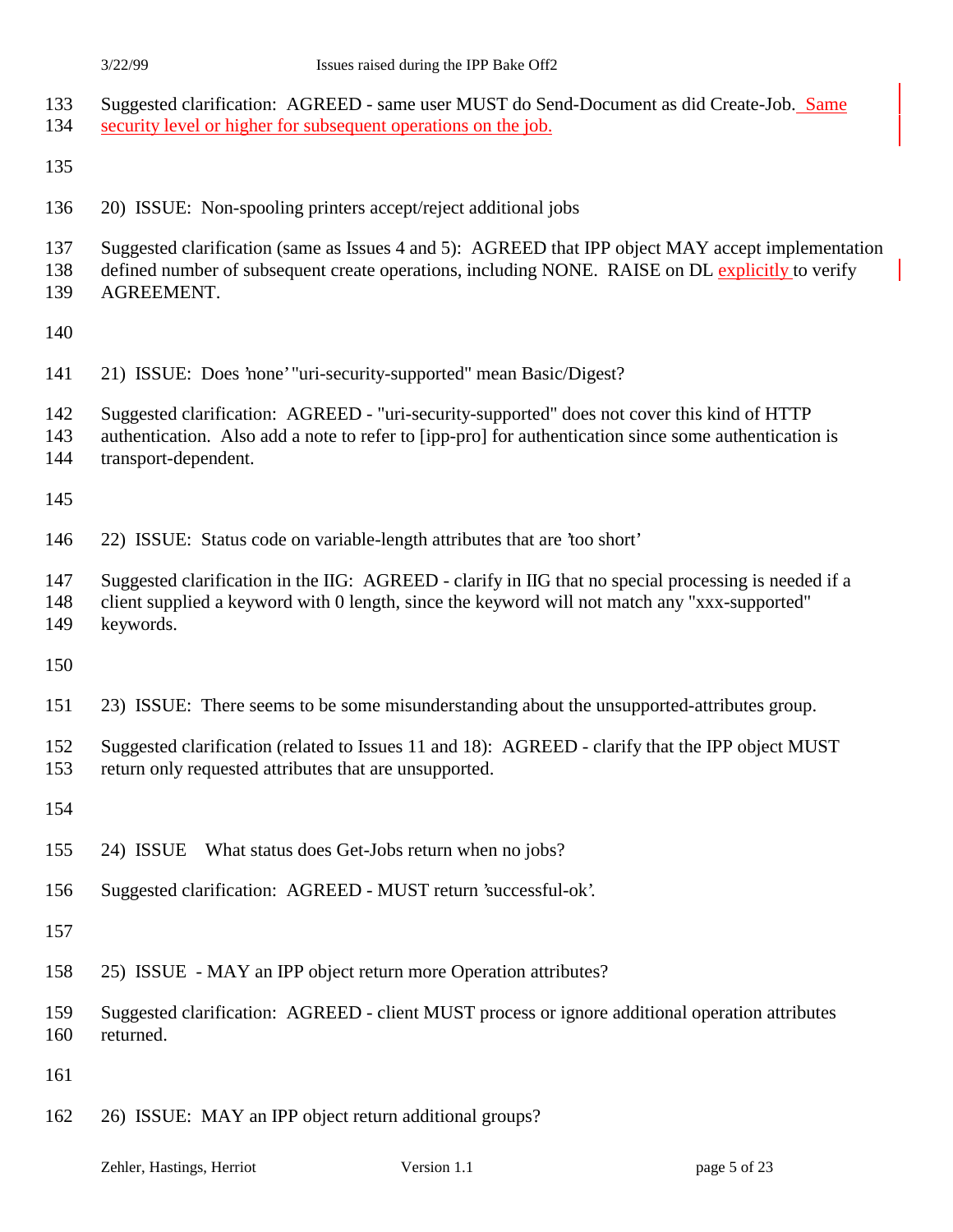- Suggested clarification: AGREED client MUST process or ignore additional attribute groups returned.
- 
- 27) ISSUE: Return first or all unsupported attributes in Unsupported Group?
- Suggested clarification (same clarification as Issue 18): AGREED all unsupported attributes MUST be
- returned, not just the first, to agree with June IPP/1.0 draft. (In the November draft this requirement was
- moved to the IIG, which seems to have been a mistake).
- 
- 28) ISSUE: What if compression is supplied but not supported?
- 171 Suggested IPP/1.1 ChangePossible Alternatives (related to Issues 3 and 6): OPEN-CLOSED propose
- to the DL explicitly that "compression" and "compression-supported" is REQUIRED for IPP/1.1 (with at
- least the 'none' value), even though it is OPTIONAL for IPP/1.0. Add the 'client-error-document-format-
- error' for error detected at request time with a supported document format, such as PostScript Level 3 not
- supported by a PostScript level 2 printer. Describe the priority between 'client-error-document-format-
- not-supported', 'client-error-compression-not-supported', 'client-error-document-format-error', and
- 'client-error-compression-error' status codes. Also add "compression-supported" to the Appendix E on
- directory schema as a RECOMMENDED attribute.
- IPP/1.0 SHOULD at least check for the "compression" attribute being present and reject the create
- request, if they don't support "compression". Not checking is a bug, since the data will be unintelligible.
- 
- 29) ISSUE: Should "queued-job-count" be REQUIRED?
- 183 Suggested change: OPEN CLOSED propose to the DL explicitly that "queued-job-count" be
- REQUIRED for IPP/1.1, even though it is a SHOULD for IPP/1.0.
- 
- 30) ISSUE: Should "job-state-reasons" and "printer-state-reasons" be REQUIRED in IPP/1.1?
- 187 Suggested change: **OPEN** Considering that we tend to put more and more information into the
- currently OPTIONAL 'job-state-reason' and 'printer-state-reason' attributes, should we make them a
- MUST for the IPP/1.1 version? Raise on DL explicitly to see if there is agreement. (Discussion in
- 990324 phone conference).
- 
- 31) ISSUE: How indicate a ripped job that is waiting for the marker?
- Suggested addition: OPEN Three alternatives being pursued: job stays in 'processing', job moves to
- 'pending', job moves to 'pending-held' job states. Any of the alternatives MAY use a new 'interpreted-
- waiting-to-print' job state reason to indicate that the job has been ripped but is waiting for the marker in
- a high end system. The 'pending-held' state is used by systems where the Operator explicitly does a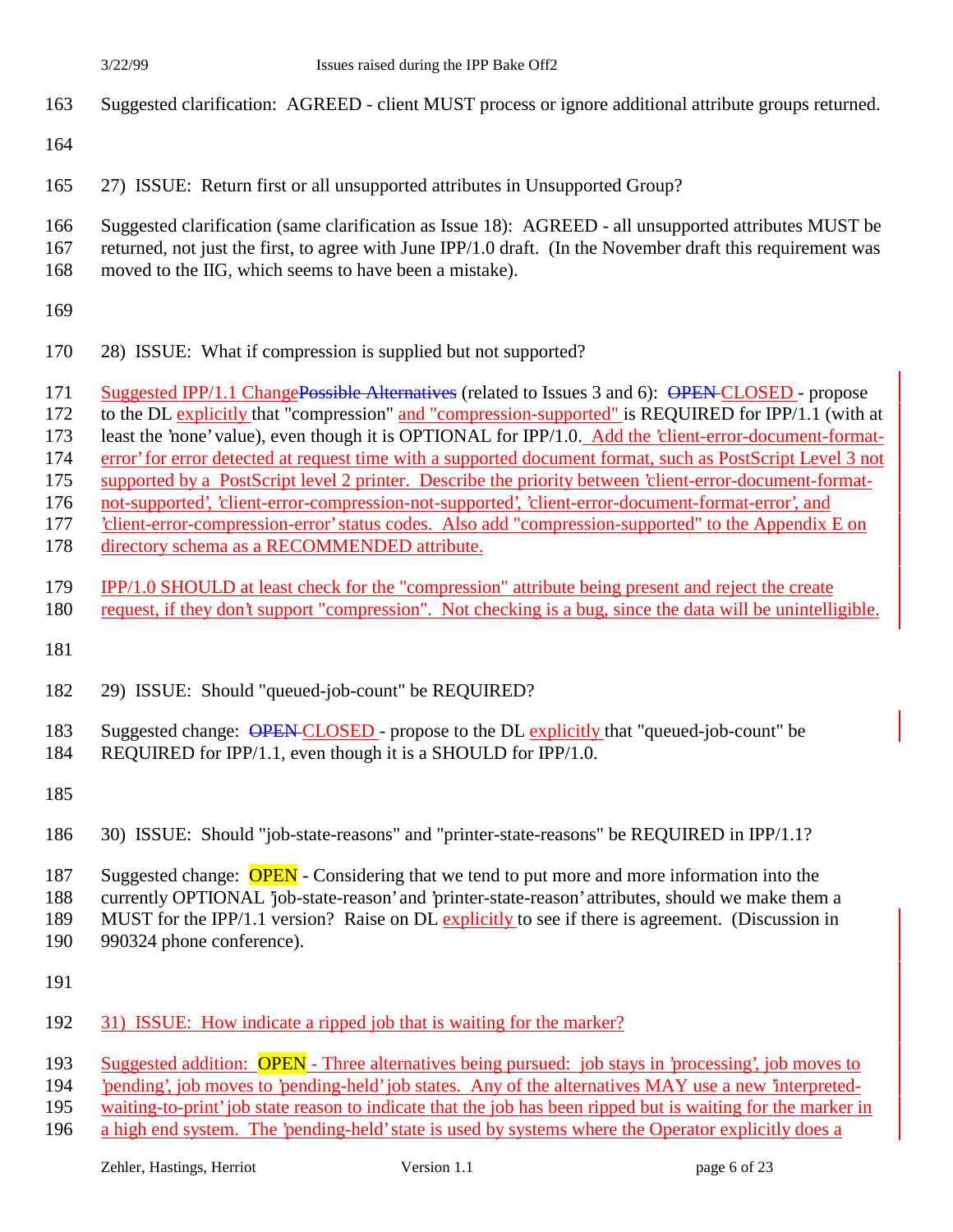- Release-Job to schedule the next job to be marked, while the 'pending' state is used by systems that
- choose the next job to mark automatically. The 'processing' state is used by systems that tend not to have 199 much time between ripping and marking.

- 32) ISSUE: Is Digest REQUIRED for an IPP client and an IPP Printer to support?
- Suggested change to Encoding and Transport document: OPEN Ask the Area Director whether Digest
- MUST be supported by an IPP Printer or not.

- 33) ISSUE: Ok to include the IPP/1.0 conformance requirements in the IPP/1.1 document?
- 206 Suggested change: Most conformance requirements are the same for IPP/1.0 and IPP/1.1. For those
- make no special indication in the document. For those for which the conformance is REQUIRED for
- **IPP/1.1, but OPTIONAL for IPP/1.0, state: "IPP/1.1 xxx MUST ...; OPTIONAL in IPP/1.0", where xxx**
- is either clients or Printers.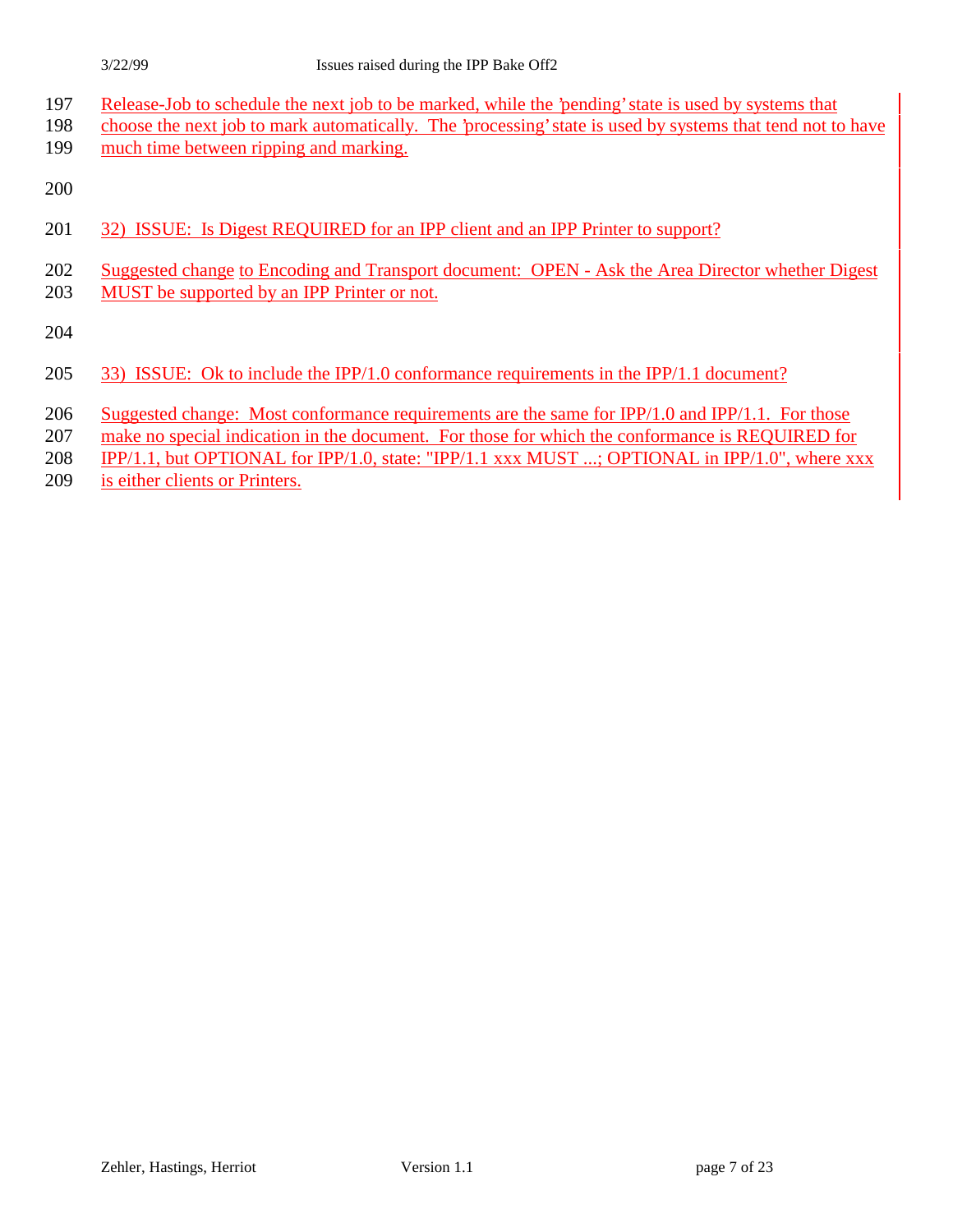### **Detailed Descriptions of Issues and Resolutions or Alternatives.**

### **1) ISSUE: Is 'application/octet-stream REQUIRED?**

 Is application/octet-stream REQUIRED. IPP/1.0 appears not to require it, while IPP/1.1 indicates "REQUIRED".

### **Suggested change:**

- Change IPP/1.1 Model and Semantics document back to agree with IPP/1.0 not to require support of the
- 'application/octet-stream' document format.

# **2) OPEN - ISSUE: How can client force identified mode?**

If an IPP Printer supports both authenticated and unauthenticated access, there is no way for a client to

force itself to be authenticated, i.e., be in identified mode, since it is the server that forces authentication

by issuing a challenge to the client. It is very useful for a client to be able to get into identified mode as

soon as possible. Today you have to wait to be challenged by the server, which may never happen – or

222 happens at an unpredictable time. The security conformance requires that the authentication for

operations be the same for all operations. So for authenticated Cancel-Job, the Print-Job has to be

authenticated as well. We would like to add another operation that forces the server to generate a 401

authentication challenge which the client would submit before submitting the print job in the first place.

Unless somebody has a different solution (Microsoft)

### **Possible alternatives:**

- 1. Add the operation as an OPTIONAL operation to IPP/1.0 and IPP/1.1 that forces the IPP object to issue a challenge to the client.
- 230 2. Use two URLs for the same IPP Printer object, one requires authentication and the IPP server always issues a challenge and the other never does. So the client that wants to be authenticated submits requests to the URL that requires authentication. ISSUE: How does the client discover which URL to use, since "uri-security-supported" is about security, not authentication?
- 3. Use two IPP Printer objects that fan-in to the same device. One IPP Printer object requires authentication and always issues the challenge and the other never does. ISSUE: How does the 236 client discover which IPP Printer to use for authenticated access?
- 4. Request that the HTTP WG add some kind of header that allows the client to request that the HTTP server issue a challenge. ISSUE: It is unlikely that the HTTP group would do such a thing, since it is not needed for the usual use of HTTP which is to access documents on a server.
- 240 5. Some say that it isn't a problem that the client cannot force authentication.

# **3) ISSUE: How reject down stream auto-sensed unsupported PDL?**

 If auto-sensing happens AFTER the job is accepted (as opposed to auto-sensing at submit time before returning the response), what does the implementation do?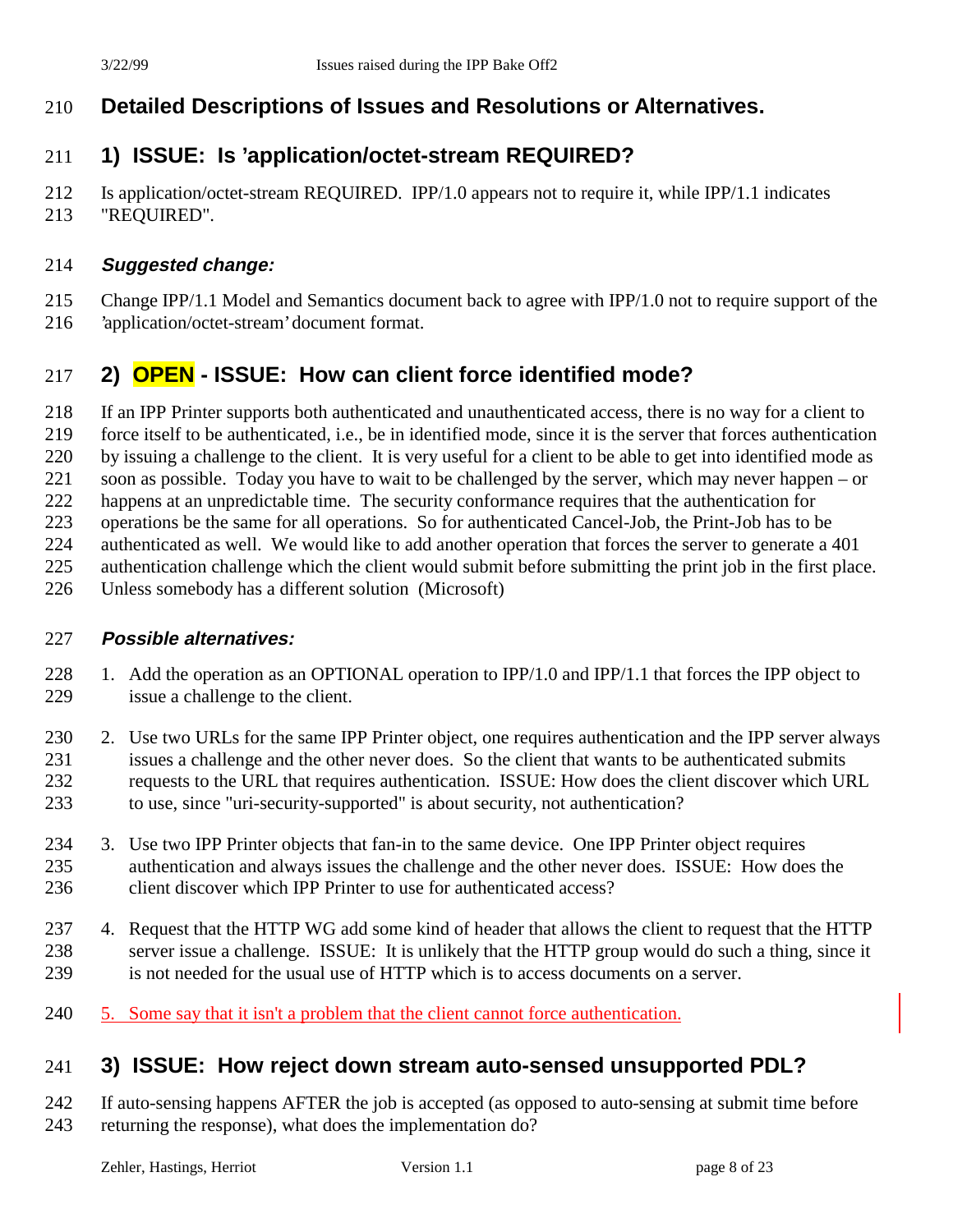Presumably, it is similar to encountering a mal-formed PDL. So the implementation aborts the job, puts

the job in the 'aborted' state and sets the 'aborted-by-system' value in the job's "job-state-reasons", if

supported. If the "job-state-reasons" attribute is supported, the 'aborted-by-system' value seems

- appropriate, but it would be good to have a more specific reason to indicate the reason that the job was
- aborted by the system.

### **Suggested addition (similar addition for "compression" in Issue 6):**

Add 'unsupported-document-format' as a "job-state-reasons" value for use when the job is aborted

 because the document format that is auto-sensed is not a supported document format. Also add a 'document-format-error' as a "job-state-reasons" value for use when the job is aborted because any kind

of PDL error is encountered while processing the document. The suggested text is:

- **Iunsupported-document-format**: The job was aborted by the system because the document-data's document-format is not among those supported by the Printer. If the client specifies the
- document-format as 'application/octet-stream', the printer may abort the job and post this reason even though the format is a member of the "document-format-supported" printer attribute, but not among the auto-sensed document-formats.
- 'document-format-error': The job was aborted by the system because the Printer encountered an error in the document-data while processing it. If the Printer posts this reason, the document-data has already passed any tests that would have led to the 'unsupported-document-format' job-state-reason.

### **4) ISSUE: Client closes slow channel**

Some IPP Printer implementations, such as forwarding servers, want to accept an IPP job, even though

the down stream channel is being used at the moment by another job stream that the device supports.

 Rejecting the job would mean that an IPP job might never get in, since these other protocols queue the request.

However, some clients close the channel when it is flowed controlled off for too long a time?

### **Suggested clarification (same as Issues 5 and 20):**

Clarify the IPP/1.1 Model and Semantics document that Clients MUST NOT close the channel when

flowed controlled off. Clients SHOULD do Get-Printer-Attributes and determine state of the device.

Alert user if the printer is stopped. Let user decide whether to abort the job transmission or not.

- Also clarify the IPP/1.1 Model and Semantics document that the following actions are conforming for non-spooling IPP Printer objects: After accepting a create job operation, a non-spooling IPP Printer
- MAY either:
- 1. Reject any subsequent create job operations while it is busy transferring and/or processing an accepted job request and return the 'server-error-busy (0x0507).
- 2. Accept up to some implementation-defined subsequent create job operations and flow control them to prevent buffer overflow. When the implementation-defined number of jobs is exceeded, the IPP Printer MUST return the 'server-error-busy' status code and reject the create job request 281 as in 1 above.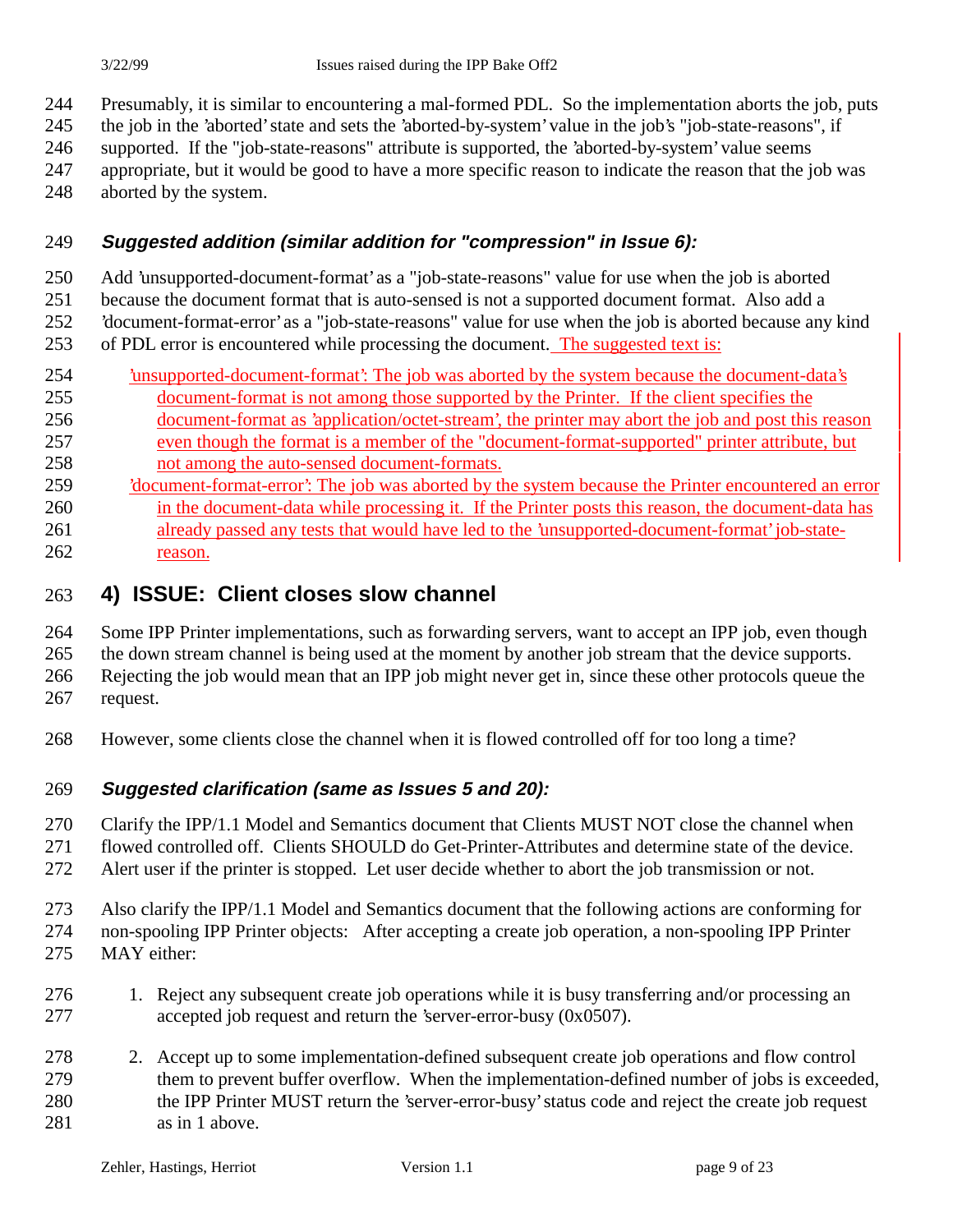- 282 1. Client MUST NOT close the channel when flow controlled off. Clients that are rejected with a
- 'server-error-busy' status code MAY retry periodically, try another IPP Printer, and/or subscribe for a
- 'ready-for-job' event when we have notification specified.

### **5) ISSUE: Client closes stopped device**

- When a non-spooling printer is accepting data and putting it on media and runs into a problem, such as paper out or paper jam, what should it do?
- Returning an error is not user friendly, if fixing the problem would allow the job to complete normally.

#### **Suggested clarificationix (same as Issues 4 and 20):**

- Clarify the IPP/1.1 Model and Semantics document that IPP Printers MUST not return an error status
- code during a Print-Job operation when a device problem, such as jam or out of paper. Instead, the IPP
- Printer object flow controls the data off. Otherwise, only a partial job will be produced, when a whole
- 293 job would be produced when the problem is attended to.
- Clients MUST not close the channel when flow controlled off. Clients SHOULD do Get-Printer-
- Attributes and determine state of the device. Alert user if the printer is stopped. Let user decide whether
- to abort the job transmission or not.

### **6) ISSUE: What error if wrong compressed data supplied?**

- Problem: IPP server supports 'deflate' and 'gzip'. If client sets "compression attribute" = 'deflate' but
- sends gziped data, what error does IPP server return to client? Cannot use the existing 'client-error-
- attributes-or-values-not-supported' (0x040B). But returning the operation attribute with the value that
- was sent ('deflate') would be incorrect, because 'deflate' is supported!

### **Suggested addition (similar addition for document-format in Issue 3; see related Issue 28):**

- Add a new error status code: 'client-error-compression-error' that the IPP object can return if the
- compression error is detected before the create job response is returned. Also add 'compression-error' as
- a "job-state-reason" value for use when the job is aborted because any kind of compression error is
- detected while decompressing the data after the create job response has been returned to the client.
- The new 'client-error-compression-error' (0x0410) status code definition is:
- The IPP object is refusing to service the request because the document data cannot be decompressed
- when using the algorithm specified by the "compression" operation attribute. This error is returned
- independent of the client-supplied "ipp-attribute-fidelity". The Printer object MUST return this status
- code, even if there are other attributes that are not supported as well, since this error is a bigger problem
- than with Job Template attributes.
- The new job state reason definitions are: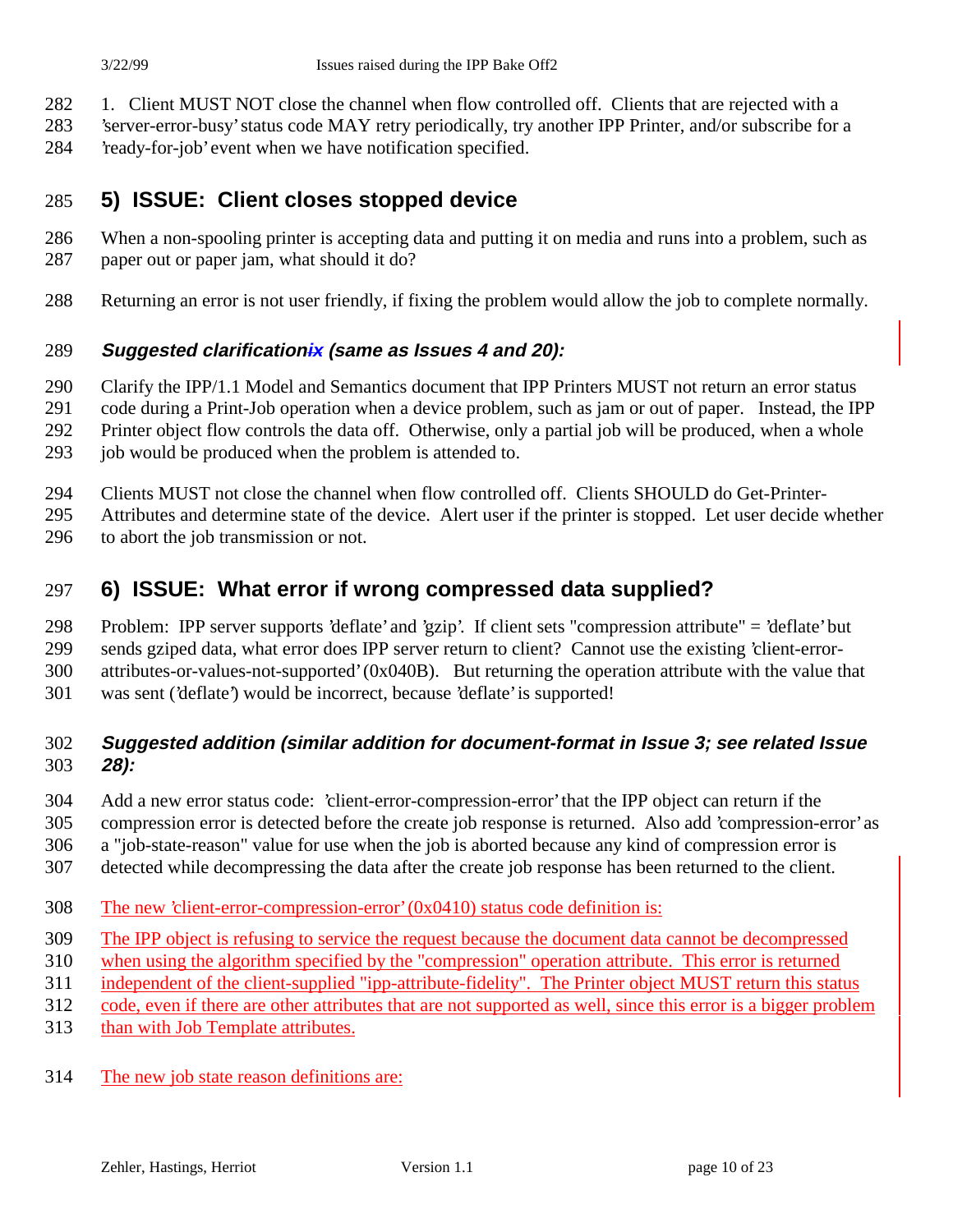| 315 | unsupported-compression. The job was aborted by the system because the Printer determined while   |
|-----|---------------------------------------------------------------------------------------------------|
| 316 | attempting to decompress the document-data's that the compression is actually not among those     |
| 317 | supported by the Printer.                                                                         |
| 318 | compression-error. The job was aborted by the system because the Printer encountered an error in  |
| 319 | the document-data while decompressing it. If the Printer posts this reason, the document-data has |
| 320 | already passed any tests that would have led to the 'unsupported-compression' job-state-reason.   |
| 321 |                                                                                                   |

### **7) ISSUE: Please implement Manufacturer make and model printer attribute and send the .INF file model name of the printer.**

If you do this we will automatically install the correct driver (if we have it) (Microsoft)

### **Suggested clarification for the IIG:**

At the front of the Implementer's Guide, indicate that implementation considerations that relate to

particular operating system and NOS will be incorporated as they become known. Add recommendation

to the IPP/1.1 Implementer's Guide that printer vendors are encouraged to configure the IPP Printer's

"printer-make-and-model" attribute with the make and model name that matches the .INF file on

Microsoft platforms. When so configured, the Microsoft driver install program will skip asking the user

- for the make and model of the printer being installed and use the value of the "printer-make-and-model" attribute.
- 333 Recommend that the "printer-make-and-model" value contain the vendor name and the model in that order.

### **8) ISSUE: In IPP/1.0 Model and semantics 3.2.6.1, the definition for "limit", "which-jobs" and "my-jobs" is contradicting each other.**

The problem is that the definition for "which-jobs" and "my-jobs" states that "all" jobs MUST be

- returned, while "limit" restricts the number of jobs to be returned. (Stefan Andersson Axis
- Communication AB)

### **Suggested clarification:**

 Clarify IPP/1.1 Model and Semantics "which-jobs" and "my-jobs" operation attributes to indicate that the number of jobs returned is limited by the "limit" attribute if supplied by the client.

# **9) ISSUE: Customers become very unhappy when they go to the printer to**

# **pick up their job and a ream of PostScript source code is sitting in the**

# **output bin.**

- Cause: A PostScript datastream is accidentally sent to a PCL printer.
- IPP Issue: IPP needs to clarify the standard in section 3.2.1.1 of the Model and Semantics document.
- Lines 1219-1221 defining the "document-format" operation attribute state that: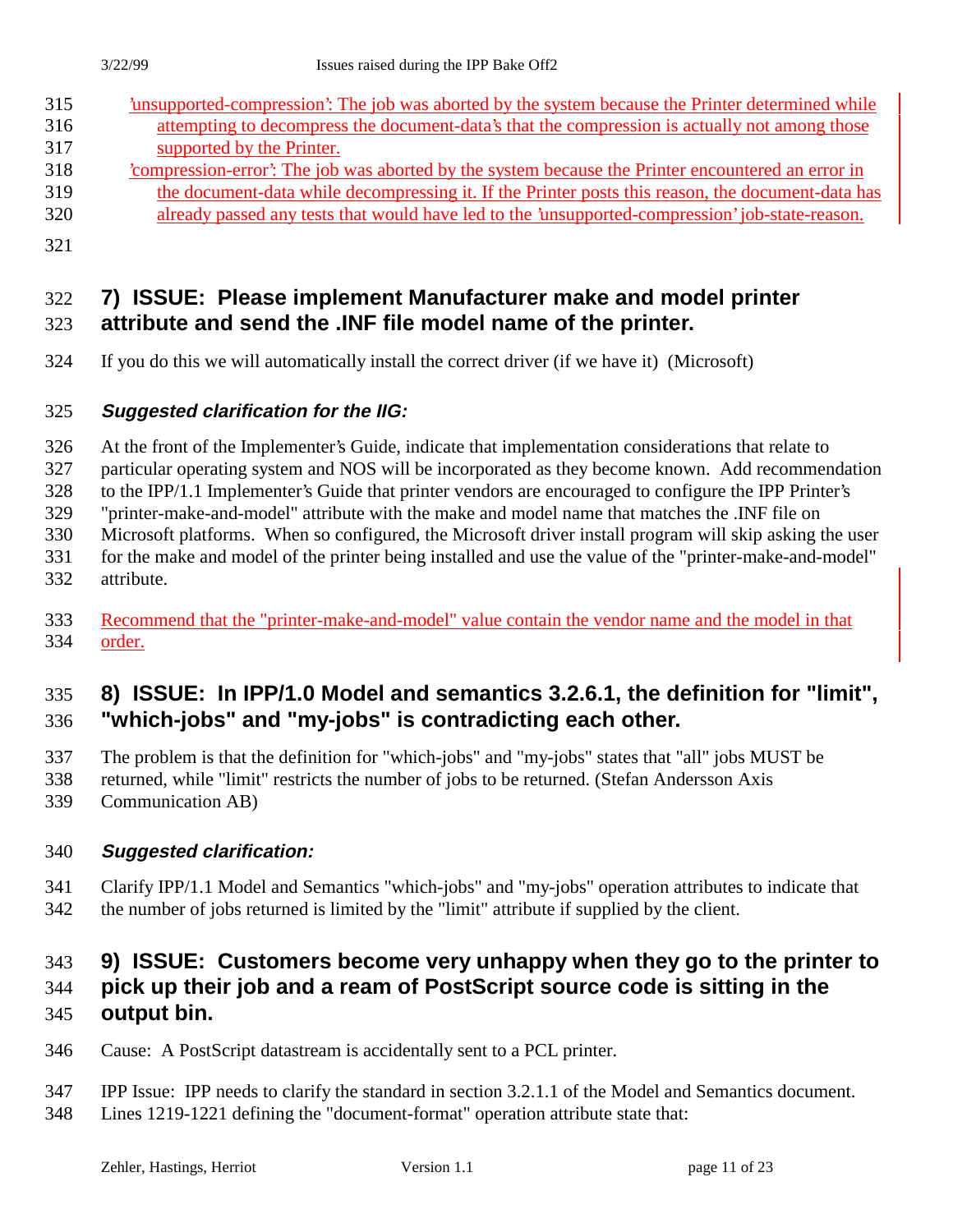- If the client does not supply the [document format] attribute, the Printer object assumes that the document data is in the format defined by the Printer object's "document-format-default" attribute.
- I would like to see the following clarification:
- If the client does not supply the [document format] attribute and the Printer object is not able to
- auto-sense the document format at print-job request time, the Printer object assumes that the
- document data is in the format defined by the Printer object's "document-format-default" attribute.
- If the Printer object senses that the document format is PostScript, then job should be rejected if it is
- being sent to a PCL-only printer. The 'application/octet-stream' mechanism discussed in section 4.1.9
- does not seem to be helpful in this case, because it appears to assume that the auto-sensing occurs at
- document processing time. Until the document is actually "ripped", the document format remains

unknown. So it seems to me that lines 2453-2476 do not address the problem described above where the

- wrong document format is submitted. These lines, rather, seem to apply to the case of a printer that
- handles multiple document formats and assumes that the submitted document is in one of the supported
- formats.

### **Suggested clarification:**

 Add the suggested clarification that auto-sensing MAY be done at either job-submission time and/or job 367 processing time to the IPP/1.1 Model and Semantics documents. <del>ISSUE: Still need to talk to proposer</del> of this issue, since the "document-format-default" should be set to 'application/octet-stream' if the default is to auto-sense.

### **10) ISSUE: How distinguish between submit vs processing auto-sense?**

- There are two different implementations of auto-sensing:
- at print submit time BEFORE the Print-Job or Send-Document responds
- at document processing (ripping) time AFTER the Print-Job or Send-Document has accepted the job and returned the response.
- The description of 'application/octet-stream' doesn't clarify whether one, the other or both is meant. How can a client determine which is supported?

### **Suggested sclarification in [ipp-mod] and [ipp-iig]:**

- Clarify IPP/1.1 Model and Semantics document that 'application/octet-stream' means either auto-sensing
- 379 at job submission time and/or job processing time depending on implementation. Do NOT add a way
- for the client to determine whether auto-sensing happens at submit time or processing time.
- Add to Implementer's Guide a discussion about the advantages of auto-sensing at job submit time, rather than waiting until job processing time, so that an IPP Printer can reject an unsupported document format

 instead of accepting the job and then aborting the job sometime later. Also discuss for print by reference that an IPP Printer may want to examine the file, at least the first few octets, in order to check that the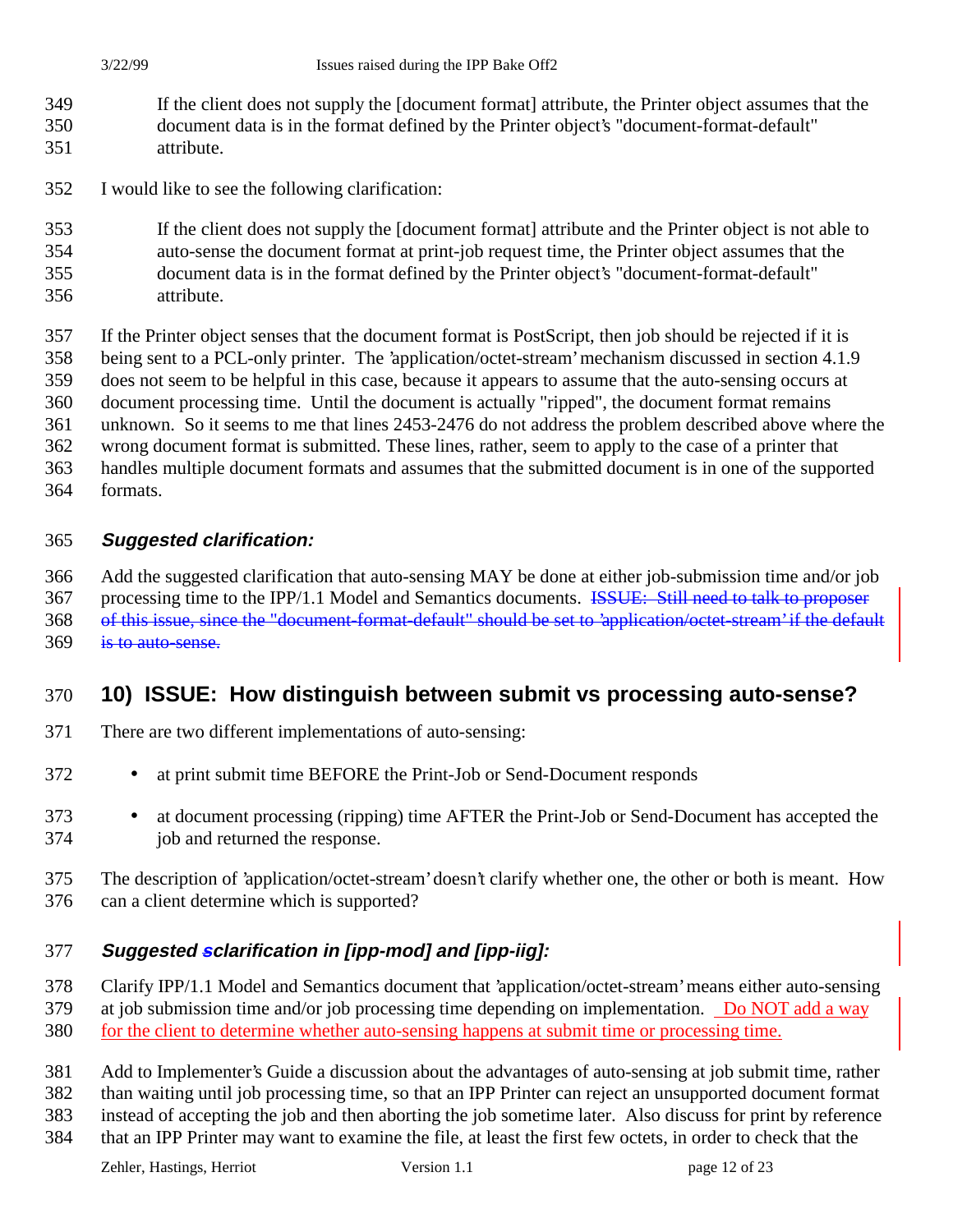document-format is supported. On the other hand, network delays may make such a strategy take too

long. Alternatively, the client may want to supply the "document-format" explicitly when doing print-

by-reference either using the file extension as a hint, or actually accessing the first few octets of the data

an implementing an auto-sensing in the client.

# **11) ISSUE: Return what attributes with document-format-not-supported?**

- If a server receives a request with a document format which is not supported, it returns the client-error-
- document-format-not-supported (0x040A) status code. Is it also necessary to include document format
- in the unsupported attribute group?
- We suggest adding text which says it need not be supplied in the unsupported group.

### **Suggested clarification (see also Issues 18 and 23):**

Clarify IPP/1.1 Model and Semantics document that when returning the 'client-error-document-format-

396 not-supported' in a create response or a Send-Document response, that IPP/1.1 MUST return "document-

format=xxx" in Unsupported Attribute Group even though a special error status code, to make this error

 consistent with the rules for unsupported attributes. In IPP/1.1 document say that IPP/1.0 MAY, but 399 NEED NOT that the "document-format" attribute and the supplied value NEED NOT be returned in the

- 400 Unsupported Attributes group. If there are also some unsupported Job Template attributes supplied in
- 401 the create request, the IPP Printer MAY, but NEED NOT, return them in the Unsupported Attributes
- 402 Group when returning the 'client-error-document-format-not-supported', since the document-format error
- 403 is a higher precedence error and the document is not going to be able to be processed at all on the
- 404 Printer.

# **12) ISSUE: length fields for the "UNSUPPORTED" tag**

 IPP/1.0: Model and Semantics, 16 Nov 1998, 3.2.1.2, Group 2 (unsupported attributes) -- states that in the case of an unsupported attribute name, the printer object should return a substituted out of band value of "unsupported". This impression is strengthened by the reference to section 4.1, where it gives the legal out of band values, none of which is an empty string.

- This appears to conflict with Internet Printing Protocol/1.0: Encoding and Transport, 16 Nov 1998,
- section 3.10, where it states that the value length must be 0 and the value empty. (Claudio Cordova,
- Wade Mergenthal Xerox Corp.)

# **Suggested clarification (same as Issue 15):**

Clarify the IPP/1.1 Model and Semantics document so that it does not appear to contradict the Encoding

and Transport document. However, whether each of the "out-of-band" values are encoded as distinct

attribute syntaxes with no value or as a single attribute syntax with a value that indicates which out-of-

- band value, is purely an encoding matter and cannot be indicated in the Model and Semantics document.
- Therefore, indicate in the IPP/1.1 Model and Semantics document that the reader is to refer to the
- IPP/1.1 Encoding and Transport document for the encoding of the out-of-band values.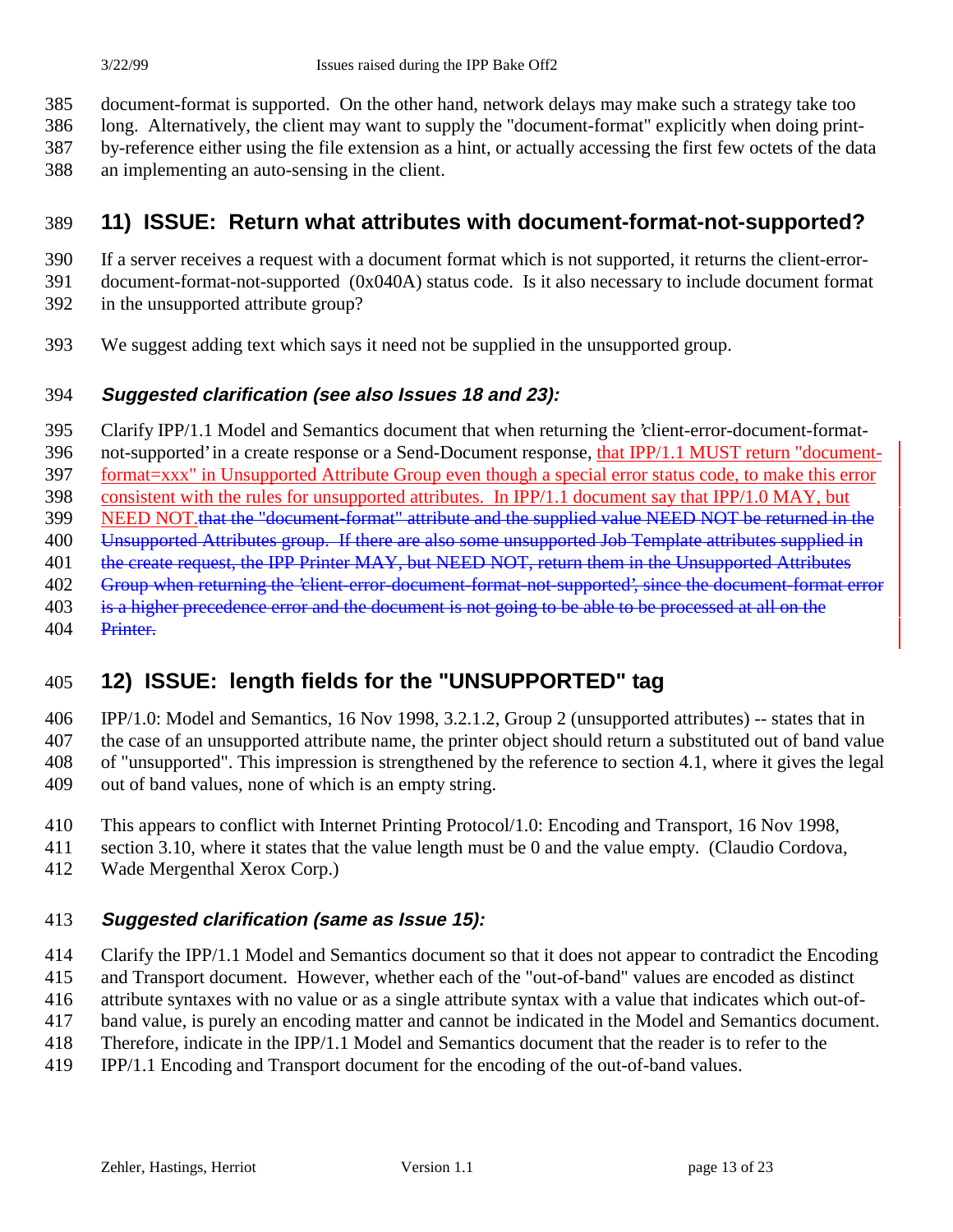# **13) ISSUE: What job-state value should be returned in the Create-Job**

### **response?**

- Pending, pending-held, or either depending on implementation?
- The problem with 'pending' is that the job is not a "candidate to start processing" as the definition states. The 'pending-held' state seems more reasonable. Its definition is:
- 'pending-held': The job is not a candidate for processing for any number of reasons but will return to the 'pending' state as soon as the reasons are no longer present. The job's "job-state-reason" attribute MUST indicate why the job is no longer a candidate for processing.
- Also there is a "job-state-reason" value 'job-incoming' which states:
- 'job-incoming': The Create-Job operation has been accepted by the Printer, but the Printer is expecting additional Send-Document and/or Send-URI operations and/or is accessing/accepting document data.
- But "job-state-reasons" is OPTIONAL. Do we mandate it or recommend it if supporting Create-Job?

#### **Suggested clarification:**

- Clarify the IPP/1.1 Model and Semantics document that an IPP Printer MAY put the job into the 435 bending', or 'pending-held', or 'processing' states after a Create-Job, depending on implementation as follows:
- 'pending' if the job is a candidate for processing whether all of the document data is present or not. Add the 'waiting-for-data' "job-state-reasons" value to the job as an indication why this 'pending' job is not being processed OR
- 'pending-held' if the job is not a candidate for processing until the last Send-Document or Send- URI operation has been performed with the "last-document" set to 'true' and the document data transferred. Here the implementation SHOULD support the "job-state-reasons" and use the 'job- incoming' until the last data has arrived. The IPP Printer removes the 'job-incoming' value when the last data has arrived, and transitions the job from the 'pending-held' to the 'pending' job state OR.
- 'processing' if the IPP Printer is a non-spooling printer that does not implement the 'pending' state, i.e., it either accepts a job and processes it or rejects the job if it already processing a job. However, if a non-spooling printer does accept additional jobs while processing a job, then the additional jobs MUST NOT be put into the 'processing' state immediately. See Issue 20 resolution for non-spooling printers.
- Add the 'job-data-insufficient' value to be used with "job-state-reasons" with the following definition:
- 'job-data-insufficient': The Create-Job operation has been accepted by the Printer, but the Printer is expecting additional document data before it can move the job into the 'processing' state. If a Printer starts printing before it has received all data, the Printer removes the 'job-data-
- insufficient' reason, but the 'job-incoming' remains. If a Printer starts printing after it has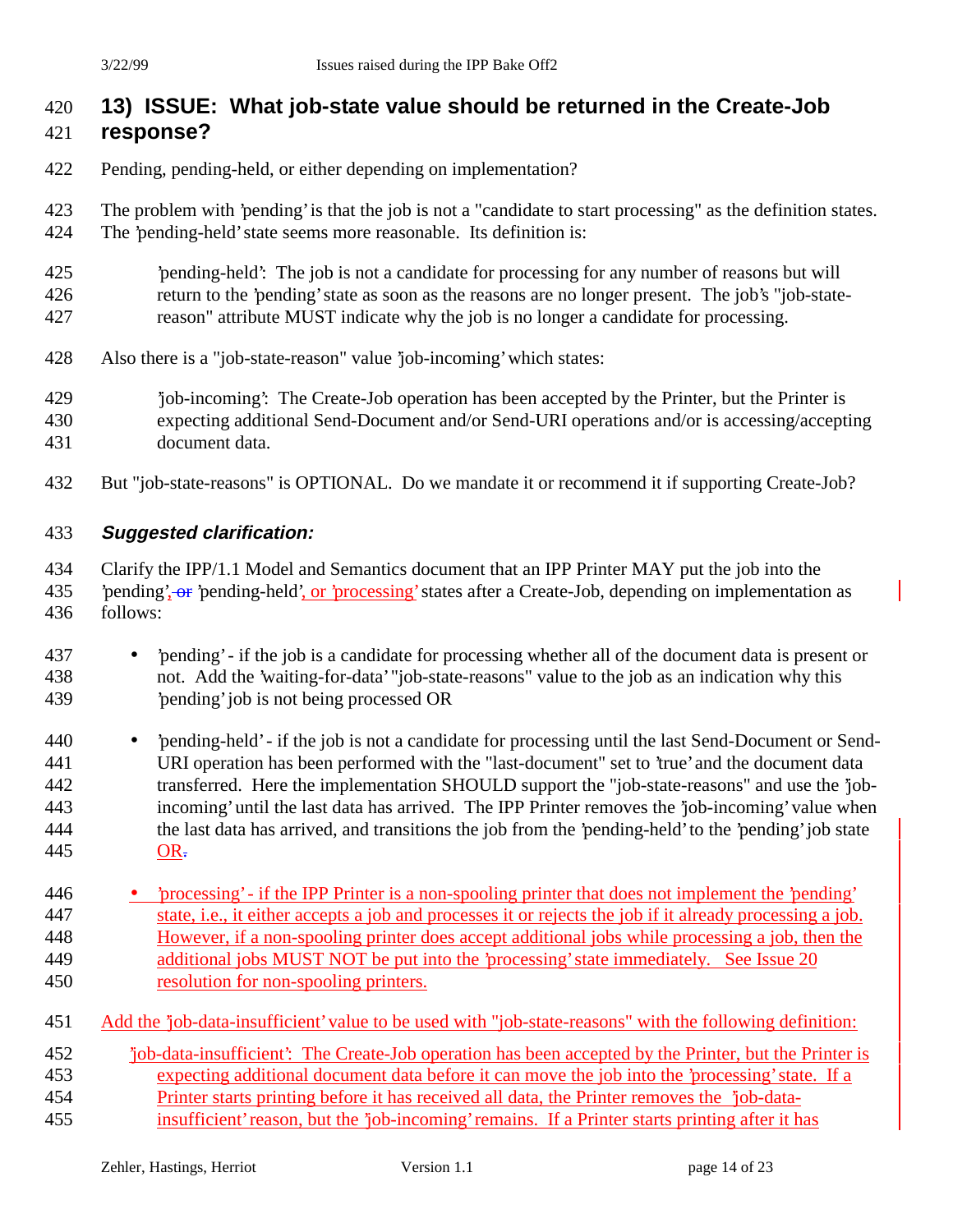- received all data, the Printer removes the 'job-data-insufficient' reason and the 'job-incoming' at the same time.
- Suggested clarification to IIG: AGREED Explain the difference between the two job state reasons 'job-
- incoming' and 'job-data-insufficient', since both are likely to be meaningful for a spooling server.
- 460 Note: Change the Bake Off 2 bo38 test script so that either the 'pending-held', or the 'pending', or
- 'processing' job state is expected after a Create-Job operation.

# **14) ISSUE: Job-state for a forwarding server?**

- What job-state value should be returned in the Print-Job response for an IPP object that forwards the
- data over a one-way interface, such as a parallel port or LPD? pending, processing, completed, or unknown?
- Unknown is the strict interpretation of section 4.3.7 "job-state", but it isn't very user friendly. The "job-
- state" SHOULD reflect the actual job state, but these implementations have no idea when the job
- actually starts or finishes.
- How about a new "job-state-reasons" value: 'queued-in-device' (from PWG Job Monitoring MIB)?

### **Suggested addition:**

- Add to the IPP/1.1 Model and Semantics document the 'queued-in-device' value for use with the "job-
- 472 state-reasons" attribute. RECOMMEND REQUIRE that an IPP/1.1 implementation that forwards jobs,
- 473 but does not have any means to query the state of the down stream job, MUST support the "job-state-
- reasons" attribute and the new 'queued-in-device' value when returning the job in the 'completed' state.
- IPP/1.0 implementations of forwarding servers NEED NOT support "job-state-reasons" with the
- 'queued-in-device' value.

# **15) ISSUE: 'unknown' and 'unsupported' Out of band values.**

- It is very unclear from the spec as to whether or not you should use the word 'unknown' (or unsupported in that case) as the value for attributes that are unknown.
- You can read it that you set the length equal to zero and set the type to 'unknown'. You can also read it as saying you set the value to the string 'unknown'.
- This is not helped by the Transport and Encoding spec saying you must set the length to zero and then
- telling a client what to do with a non-zero length. (Microsoft)

### **Suggested clarification (same clarification as Issue 12):**

- Clarify the IPP/1.1 Model and Semantics document so that it does not appear to contradict the Encoding
- and Transport document. However, whether each of the "out-of-band" values are encoded as distinct
- attribute syntaxes with no value or as a single attribute syntax with a value that indicates which out-of-
- band value, is purely an encoding matter and cannot be indicated in the Model and Semantics document.
- Therefore, indicate in the IPP/1.1 Model and Semantics document that the reader is to refer to the
- IPP/1.1 Encoding and Transport document for the encoding of the out-of-band values.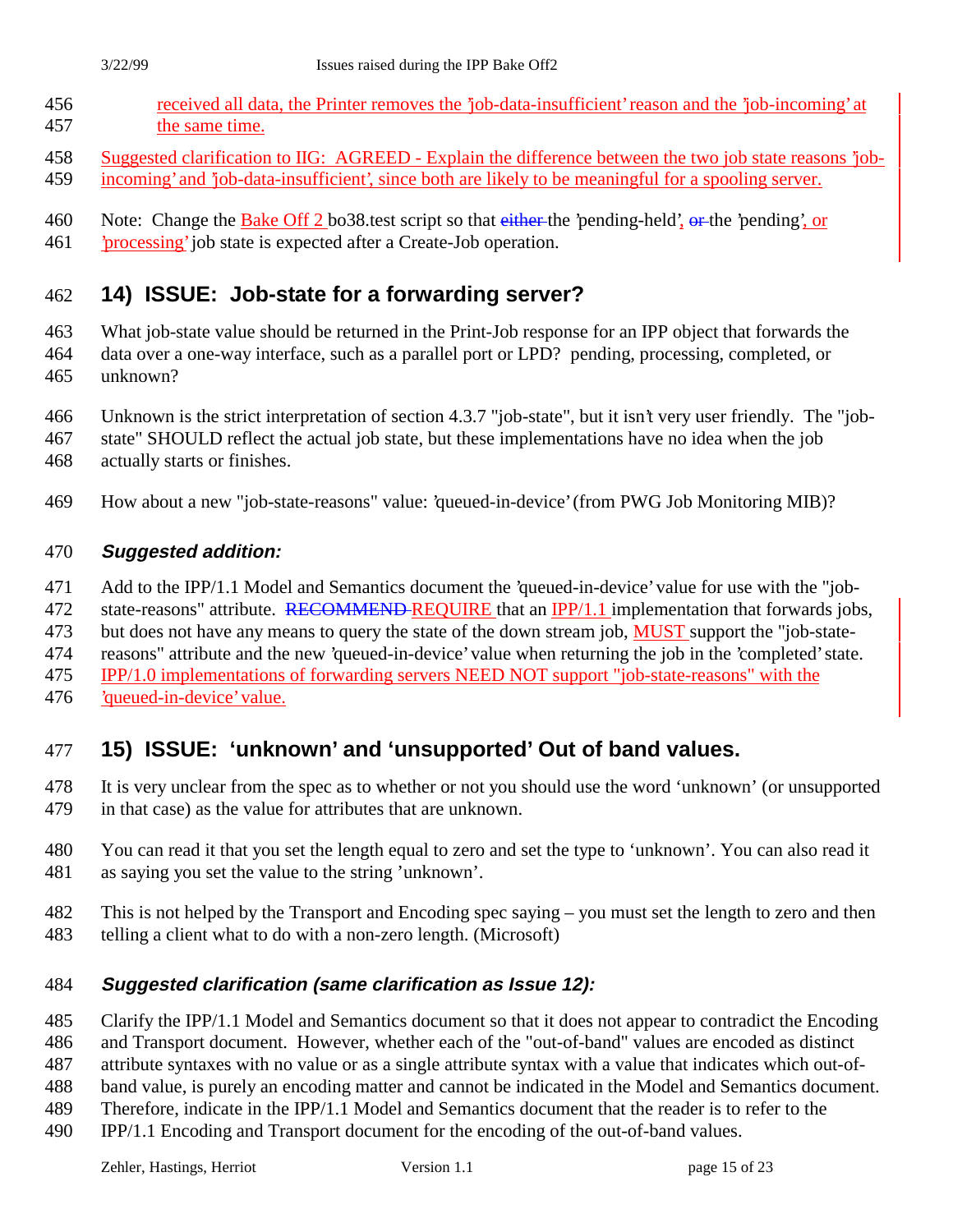# **16) ISSUE: Get-Printer-Attributes Polling**

 Some client polls printer periodically by Get-Printer-Attributes without specifying "requested-attributes". So printer has to reply all attributes. It consumes printer resource.

### **Suggested clarification in the IIG:**

- RECOMMEND in the IPP/1.1 Implementer's Guide that Clients should specify "requested-attributes", if
- it wants to get just the printer status.

# **17) OPEN - ISSUE: Client display of absolute time for job attributes?**

- What are clients doing with printers that don't support absolute time? How can client display an absolute time that a job was submitted, started processing, and completed (which is what is useful for a user)?
- Possible Solution
- Get Uptime from printer ("printer-up-time" time system has been up in seconds)
- Get Job(s)
- Calculate Display time = job tick time ("time-at-xxx" in seconds that system has been up) uptime
- ("printer-up-time") + local client absolute time. The down side is that the client has to get the "printer-
- up-time" every time with a separate Get-Printer-Attributes operation.
- Alternatively: Add OPTIONAL job attributes: "date-time-at-creation (dateTime)", "date-time-at-
- processing (dateTime)", and "date-time-at-completion (dateTime)"
- (Microsoft)

#### **Possible alternatives:**

- Clarify that the "time-at-xxx" attributes can be negative if an IPP Printer is re-booted while jobs remain.
- 511 1. Add to the IPP/1.1 Model and Semantics document OPTIONAL job description attributes: "date- time-at-creation (dateTime)", "date-time-at-processing (dateTime)", and "date-time-at-completion (dateTime)".
- 514 2. Instead of adding new job attributes, just add the dateTime attribute syntax as a second choice for the
	- existing job attributes changing them to:
	- "time-at-creation (integer | dateTime)", "time-at-processing (integer | dateTime)", and "time-at-completion (integer | dateTime)"
	- 3. Same as 1, but make the job attributes be REQUIRED for IPP/1.1.
	- 4. Same as 2, but make support of the dateTime REQUIRED for IPP/1.1.
	- 5. Return "printer-up-time" (in seconds) as an operation attribute in Get-Jobs and Get-Job-Attributes response.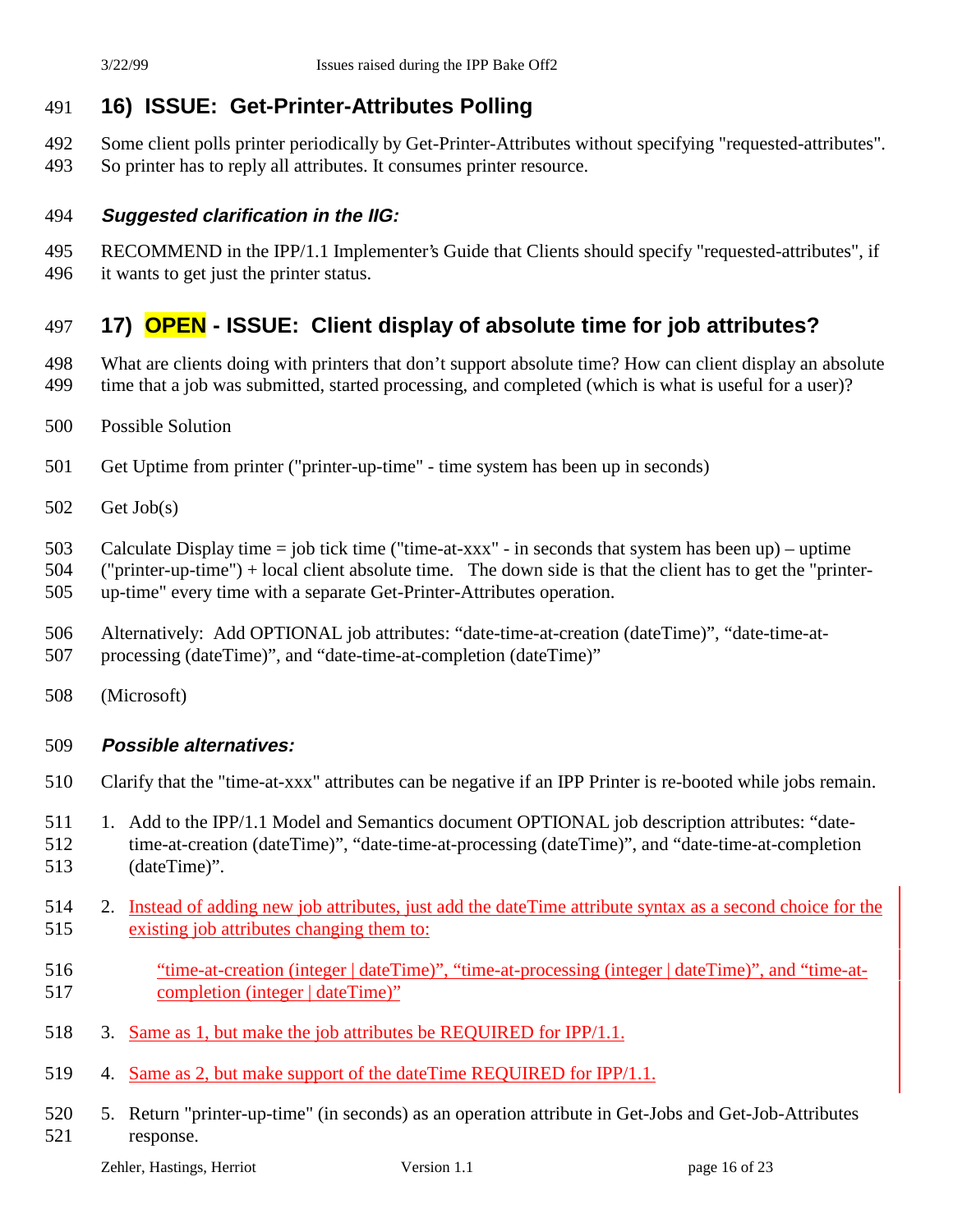6. Make the "printer-up-time" Printer Description attribute also be a Job Description attribute. Clients

- that request the "time-at-xxx" job attributes should also request the "printer-up-time" job attribute, so
- that they can avoid requesting it using a separate Get-Printer-Attributes request.

### **18) ISSUE: Return all errors on Print-Job fidelity=true**

If ipp-attributes-fidelity=true, MUST all attributes that are not supported, be returned, or can just the first

error be returned? Section 16.3 and 16.4 of the Model and Semantics document was moved to the

Implementer's Guide when creating the November 1998 draft from the June 1998 draft. The following

- note was contained in section 16.4 that was moved:
- Note: whether the request is accepted or rejected is determined by the value of the "ipp-attribute-fidelity"
- attribute in a subsequent step, so that all Job Template attribute supplied are examined and all
- unsupported attributes and/or values are copied to the Unsupported Attributes response group.

### **Suggested clarification (same clarification as Issue 27):**

Clarify in the IPP/1.1 Model and Semantics document that all operation attributes and all Job Template

attributes MUST be returned in the Unsupported Attributes group, unless there is a specific error status,

such as 'client-error-document-not-supported'.

# **19) ISSUE: User Performing the Send-Document Operation**

 The Send-Document and Send-URI commands need the following clarification with regard to the user performing the operation. In the requesting-user-name section of Send-Document add:

- The user performing the Send-Document operation must be the same as for the Create- Job operation that created the job. The printer determines the user performing the operation from the requesting-user-name or the underlying authentication mechanism as described in Section 8.3 of
- the model document.
- The wording in the Send-URI section would imply that the above change applies to Send-URI as well.

# **Suggested clarification:**

Add the suggested clarification to the IPP/1.1 Model and Semantics document.

# **20) ISSUE: Non-spooling printers accept/reject additional jobs**

Some IPP Printer implementations reject a second Print-Job (or Create-Job) while they are processing a

- Print-Job. Other IPP Printer implementations, such as forwarding servers and non-spooling printers,
- accept some number of subsequent jobs, but flow control them off until the first job is finished.

# **Suggested clarification (same as Issues 4 and 5):**

Also clarify the IPP/1.1 Model and Semantics document that the following actions are conforming for

non-spooling IPP Printer objects: After accepting a create job operation, a non-spooling IPP Printer

MAY either: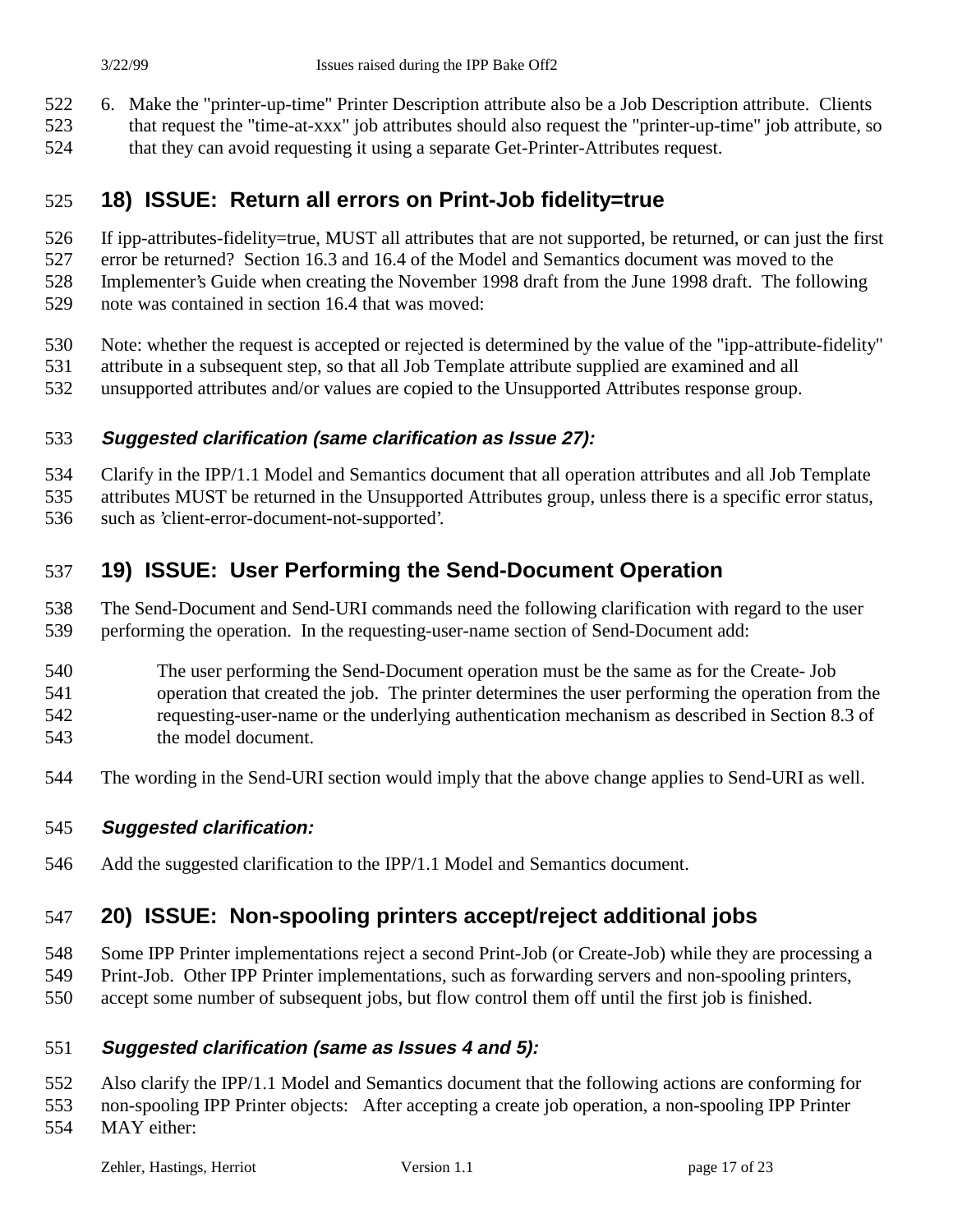- Reject any subsequent create job operations while it is busy transferring and/or processing an accepted job request and return the 'server-error-busy (0x0507).
- Accept up to some implementation-defined subsequent create job operations and flow control them to prevent buffer overflow. When the implementation-defined number of jobs is exceeded, the IPP Printer MUST return the 'server-error-busy' status code and reject the create job request as in 1 above.
- Client MUST NOT close the channel when flow controlled off. Clients that are rejected with a 'server- error-busy' status code MAY retry periodically, try another IPP Printer, and/or subscribe for a 'ready-for-job' event when we have notification specified.
- 

# **21) ISSUE: Does 'none' "uri-security-supported" mean Basic/Digest?**

- Section 4.4.2 "uri-security-supported" 'none' values says:
- 'none': There are no secure communication channel protocols in use for the given URI.
- Should be clarified that the REQUIRED Basic and Digest are intended for the 'none' value. (Hugo Parra)

#### **Suggested clarification:**

Instead, clarify that the "uri-security-supported" is only referring to the privacy part of security, not the

- authentication part, such as HTTP Basic and Digest authentication. Add a note to both the "uri-security-
- supported" attribute and Section 5.4 on Security Conformance Requirements in the IPP/1.1 Model and
- Semantics that authentication conformance requirements are specific to a transport, such as HTTP Basic
- and Digest, and are specified in the Encoding and Transport [ipp-pro] document.

### **22) ISSUE: Status code on variable-length attributes that are 'too short'**

 IPP defines a status code 'client-error-request-value-too-long' for a variable-length attribute that exceeds the maximum length allowed by the attribute. However, it is not clear what status code to use in the opposite case, i.e. the supplied attribute value is shorter than the requirement. In the current spec, this problem will arise when a 0-length value is supplied in 'keyword' attributes. In this case, should the

- request be rejected with status code 'client-error-request-value-too-long' or 'client-error-bad-request' ?
- Furthermore, if "ipp-attribute-fidelity" is 'false', should the request be rejected at all? (Jason Chien-Hung Chen)

### **Suggested clarification in the IIG:**

No special status code is needed and no special action is needed by the IPP object. Since this is a

keyword, its value needs to be compared with the supported values. Assuming that the printer doesn't

have any values in its corresponding "xxx-supported" attribute that are keywords of zero length, the

comparison will fail. Then the request will be accepted or rejected depending on the value of "ipp-

attributes-fidelity" being 'false' or 'true', respectively. No change to the [ipp-mod]. Indicate this handling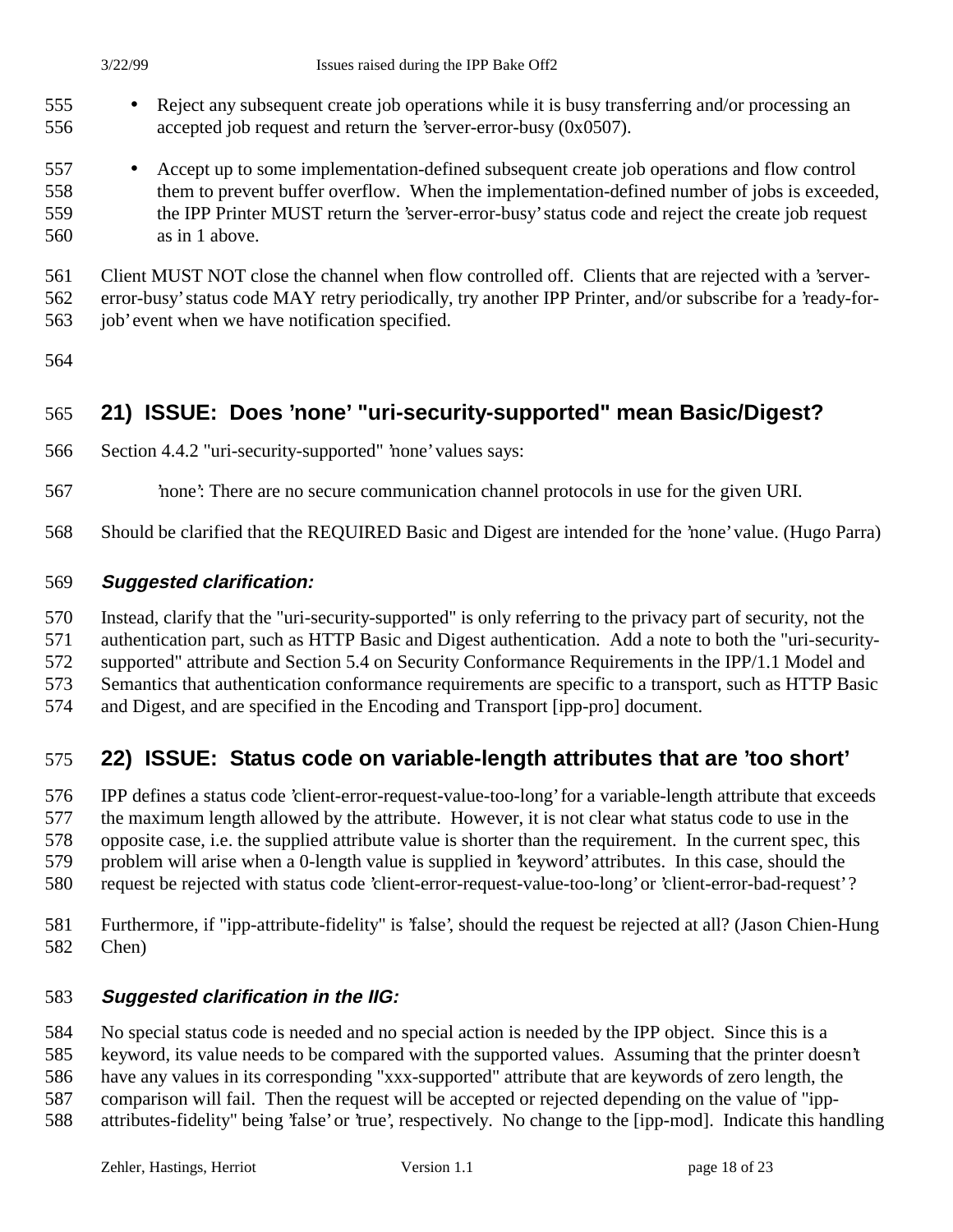of too short keywords in the IIG. All other variable length attribute syntaxes have a minimum greater than 0.

### **23) ISSUE: There seems to be some misunderstanding about the unsupported-attributes group.**

Some implementations return all the attributes that are in the spec that their implementation does not

support in the Unsupported Attributes group on a get-attributes operation, independent of the attributes

that were actually requested. The unsupported-attributes presumably contains all the attributes the

implementation knows about but does not support. I do not believe this is the proper use of the

unsupported-attributes group. Do we need a clarification in the specification.

#### **Suggested clarification (related to Issues 11 and 18):**

Clarify IPP/1.1 Model and Semantics document that only attributes (operation, Job Template, ...)

 supplied in the request by the client that the IPP object does not support are returned in the Unsupported Attributes group.

### **24) ISSUE What status does Get-Jobs return when no jobs?**

Should Get-Jobs return 'successful-ok' when there are no jobs to be returned? The client can see that the

Jobs group contains no jobs from the response. Returning an error may confuse the client. Some

implementations returned 'client-error-not-found' error code.

#### **Suggested clarification:**

 Clarify IPP/1.1 Model and Semantics document that the IPP Printer MUST return 'successful-ok' even when there are no jobs to return. The operation is successful and the client will see that there are no returned jobs.

### **25) ISSUE - MAY an IPP object return more Operation attributes?**

 Is it ok for an IPP object to return additional operation attributes in a response (as an extension to the standard)? If so, then the client MUST ignore or do something with them. (Hugo Parra)

#### **Suggested clarification:**

- Clarify IPP/1.1 Model and Semantics document that the client MUST ignore or do something with
- additional operation attributes returned than are in the IPP/1.1 Model and Semantics specification.

### **26) ISSUE: MAY an IPP object return additional groups?**

- It is ok for an IPP object to return additional groups of attributes in a response (as an extension to the
- standard)? For example, returning the "job-state" and "job-state-reasons" in a Hold-Job, Release-Job,
- and/or Cancel-Job operation. What about newly registered groups of attributes. If so, then the client
- MUST ignore or do something with them. (Hugo Parra)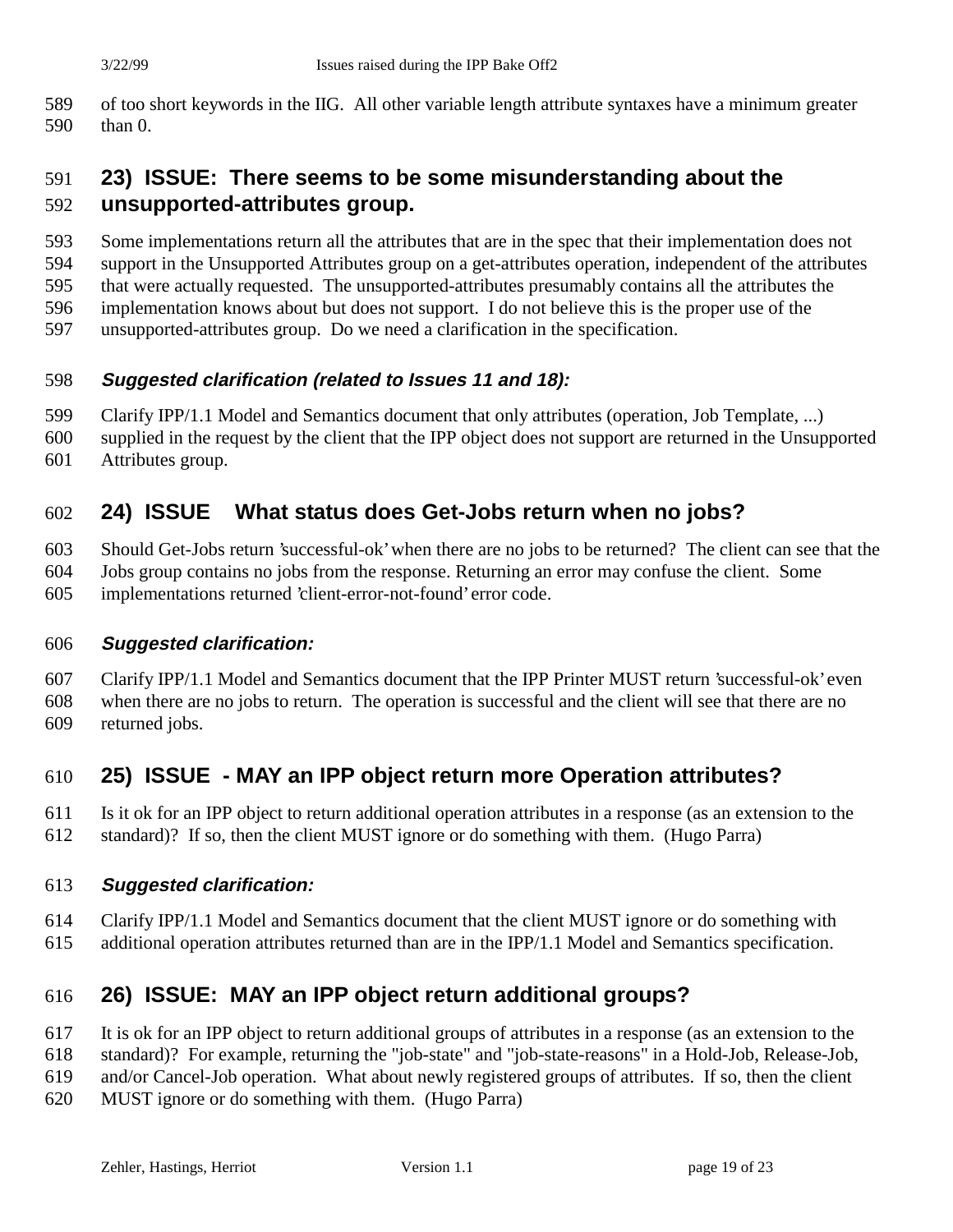#### **Suggested clarification:**

 Clarify IPP/1.1 Model and Semantics document that the client MUST ignore or do something with additional attribute groups returned than are in the IPP/1.1 Model and Semantics specification.

# **27) ISSUE: Return first or all unsupported attributes in Unsupported**

#### **Group?**

Section 16.3 and 16.4 of the Model and Semantics document was moved to the Implementer's Guide

- when creating the November 1998 draft from the June 1998 draft. The following note was contained in section 16.4 that was moved:
- Note: whether the request is accepted or rejected is determined by the value of the "ipp-attribute-fidelity"
- attribute in a subsequent step, so that all Job Template attribute supplied are examined and all
- unsupported attributes and/or values are copied to the Unsupported Attributes response group.

#### **Suggested clarification (same clarification as Issue 18):**

Clarify in the IPP/1.1 Model and Semantics document that all operation attributes and all Job Template

attributes MUST be returned in the Unsupported Attributes group, unless there is a specific error status,

such as 'client-error-document-not-supported'.

### **28) ISSUE: What if compression is supplied but not supported?**

 The "compression" operation attribute is an OPTIONAL attribute for a Printer object to support in a create operation. However, if a client supplies the "compression" attribute, but the IPP object doesn't support the attribute at all, the Printer might attempt to print data it doesn't understand, because it is compressed. In order to prevent this error, the "compression" operation attribute should have been REQUIRED.

### **Possible Alternatives (related to Issues 3 and 6):**

 1. Clarify that an IPP object MUST reject a request that supplies a "compression" operation attribute, if the IPP object does not support the "compression" attribute at all. As with any such error, the IPP object copies the "compression" attribute to the Unsupported Attribute Group setting the value to the out-of-band 'unsupported' value and returns the "client-error-attributes-or-values-not-supported" status code. The IPP object MAY reject the request, even if the client supplies the 'none' value, since the IPP Printer does not have a corresponding "compression-supported" attribute.

- 2. Add a 'client-error-compression-not-supported' error status code. Require IPP Printer's to support this error code if they do not support the "compression" operation attribute.
- 3. Change IPP/1.1 Model and Semantics conformance requirement for the "compression" and "compression-supported" attributes from OPTIONAL to REQUIRED.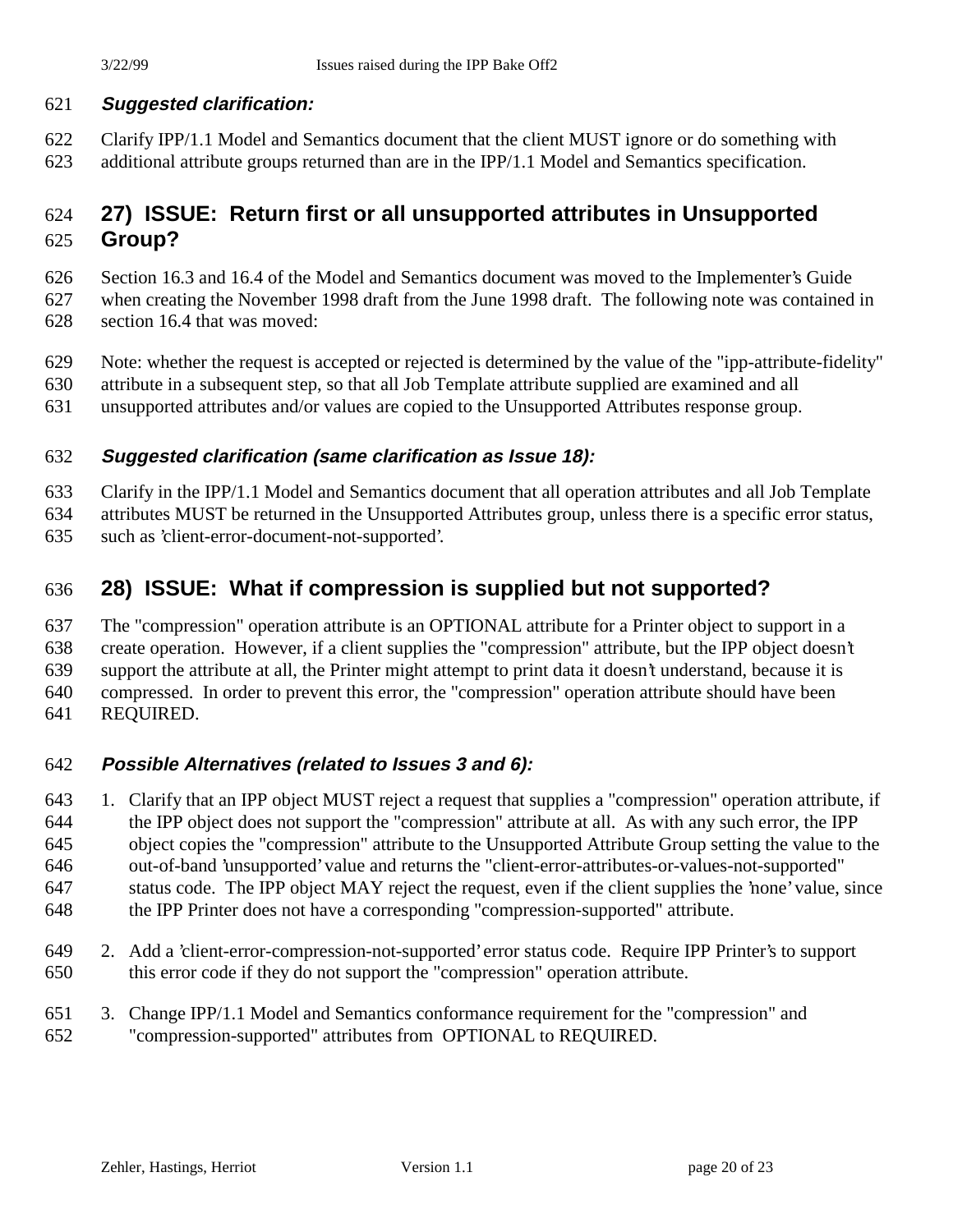- Suggested IPP/1.1 Change (related to Issues 3 and 6): REQUIRE that IPP/1.1 implementations MUST
- "compression" and "compression-supported" (with at least the 'none' value), even though it is
- OPTIONAL for IPP/1.0.
- Add the 'client-error-document-format-error' for error detected at request time with a supported
- document format, such as PostScript Level 3 not supported by a PostScript level 2 printer. Describe the
- priority between 'client-error-document-format-not-supported', 'client-error-compression-not-supported',
- 'client-error-document-format-error', and 'client-error-compression-error' status codes.
- Also add "compression-supported" to the Appendix E on directory schema as a RECOMMENDED attribute.
- IPP/1.0 SHOULD at least check for the "compression" attribute being present and reject the create
- request, if they don't support "compression". Not checking is a bug, since the data will be unintelligible.
- 

# **29) ISSUE: Should "queued-job-count" be REQUIRED?**

The "queued-job-count" Printer Description attribute is an OPTIONAL attribute for a Printer object to

support. Since some clients may want a quick way to determine the load on an IPP Printer, querying the

"Printer's "queued-job-count" should always be possible, but an implementation might not support it.

### **Suggested change:**

 Change IPP/1.1 Model and Semantics so that the "queued-job-count" changes from RECOMMENDED to REQUIRED.

# **30) OPEN - ISSUE: Should "job-state-reasons" and "printer-state-reasons" be REQUIRED in IPP/1.1?**

### **Suggested change:**

- Considering that we tend to put more and more information into the currently OPTIONAL 'job-state-
- reason' and 'printer-state-reason' attributes, should we make them a MUST for the IPP/1.1 version?
- Raise on DL explicitly to see if there is agreement. (Discussion in 990324 phone conference).

### **31) OPEN - ISSUE: How indicate a ripped job that is waiting for the marker?**

### **Suggested addition:**

- Three alternatives being pursued: job stays in 'processing', job moves to 'pending', job moves to
- 'pending-held' job states. Any of the alternatives MAY use a new 'interpreted-waiting-to-print' job state
- reason to indicate that the job has been ripped but is waiting for the marker in a high end system. The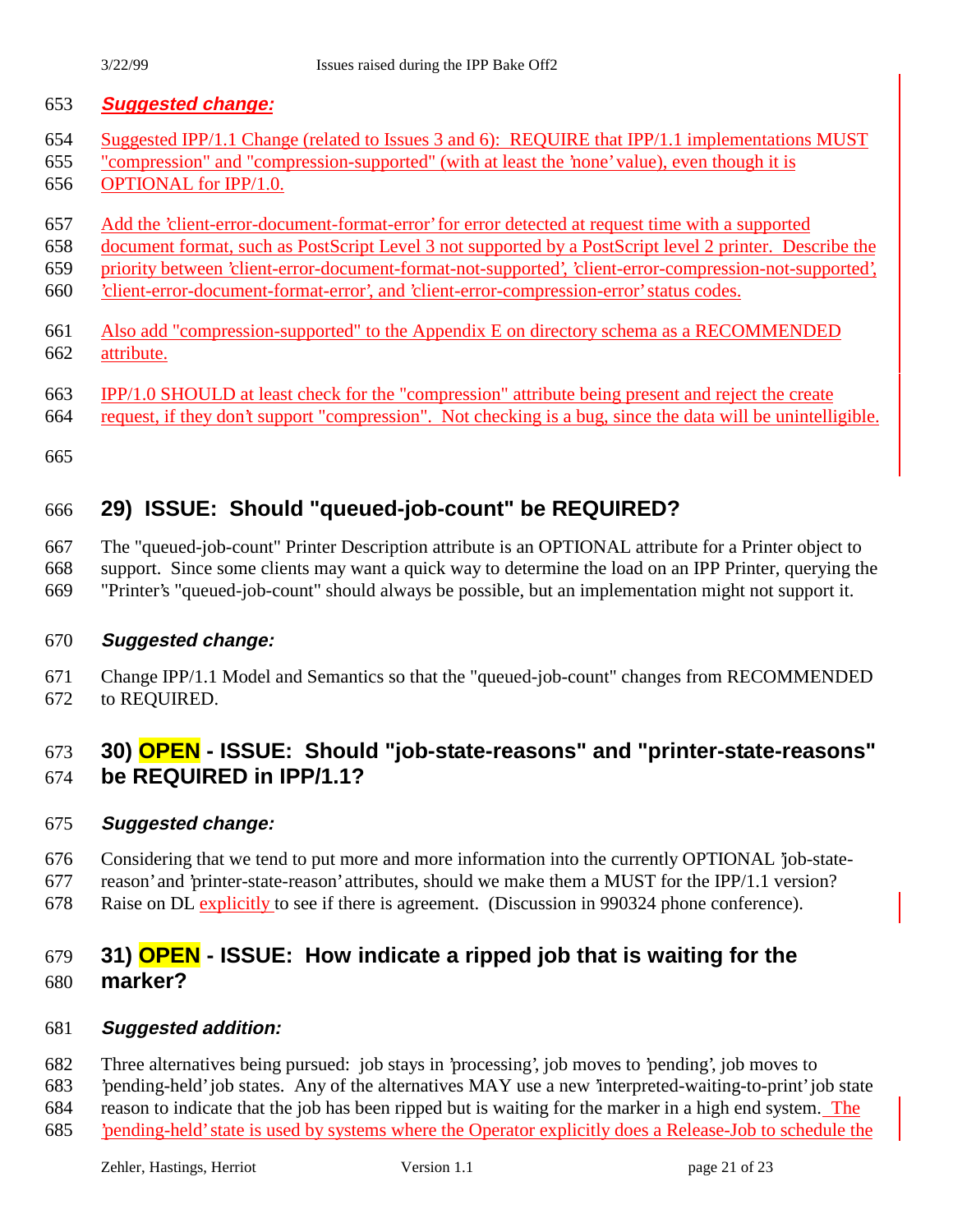|                          | 3/22/99                  | Issues raised during the IPP Bake Off2                                                                                                                                                                                                                                                      |
|--------------------------|--------------------------|---------------------------------------------------------------------------------------------------------------------------------------------------------------------------------------------------------------------------------------------------------------------------------------------|
| 686<br>687<br>688        | and marking.             | next job to be marked, while the 'pending' state is used by systems that choose the next job to mark<br>automatically. The 'processing' state is used by systems that tend not to have much time between ripping                                                                            |
| 689<br>690               | to support?              | 32) OPEN - ISSUE: Is Digest REQUIRED for an IPP Client and an IPP Printer                                                                                                                                                                                                                   |
| 691                      |                          | The Transport and Encoding document contains the following incorrect sentence:                                                                                                                                                                                                              |
| 692<br>693               |                          | The IPP Model document defines an IPP implementation with "authentication" as one that<br>implements the standard way for transporting IPP messages within HTTP 1.1.                                                                                                                        |
| 694                      |                          | since the IPP Model document doesn't mention HTTP 1.1, since that is a transport issue.                                                                                                                                                                                                     |
| 695                      | <b>Suggested change:</b> |                                                                                                                                                                                                                                                                                             |
| 696<br>697               | 1.1.                     | Change the Transport and Encoding document to require that clients and Printers MUST support HTTP                                                                                                                                                                                           |
| 698<br>699<br>700        | supported either.        | The Transport and Encoding document refers to RFC 2068 (HTTP/1.1) and RFC 2069 (Digest), but does<br>not require that RFC 2069 be supported. Furthermore, RFC 2068 does not require that RFC 2069 be                                                                                        |
| 701                      | <b>Suggested change:</b> |                                                                                                                                                                                                                                                                                             |
| 702                      |                          | <u>IPP/1.1 clients and Printers MUST support Digest [RFC 2069]; OPTIONAL for IPP/1.0.</u>                                                                                                                                                                                                   |
| 703<br>704               | the IPP/1.1 document?    | 33) OPEN - ISSUE: Ok to include the IPP/1.0 conformance requirements in                                                                                                                                                                                                                     |
| 705                      | <b>Suggested change:</b> |                                                                                                                                                                                                                                                                                             |
| 706<br>707<br>708<br>709 | clients or Printers.     | Most conformance requirements are the same for IPP/1.0 and IPP/1.1. For those make no special<br>indication in the document. For those for which the conformance is REQUIRED for IPP/1.1, but<br>OPTIONAL for IPP/1.0, state: "IPP/1.1 xxx MUST ; OPTIONAL in IPP/1.0", where xxx is either |
| 710                      |                          | Here are the 12 items for which the conformance requirements differ between $IPP/1.0$ and $IPP/1.1$ :                                                                                                                                                                                       |

- 711 1. IPP/1.1 clients MUST be able to issue both IPP/1.1 and IPP/1.0 requests and accept both IPP/1.1 and  $712$  IPP/1.0 responses.
- 713 2. IPP/1.1 Printers MUST accept and support both IPP/1.1 and IPP/1.0 requests and responses.
- 714 3. IPP/1.1 clients and Printers MUST support the IPP scheme; OPTIONAL for IPP/1.0.
- 715 4. IPP/1.1 clients SHOULD support TLS and non-TLS access; OPTIONAL for IPP/1.0. IPP/1.0 clients 716 SHOULD support SSL3 and non-SSL3 access; OPTIONAL for IPP/1.1.